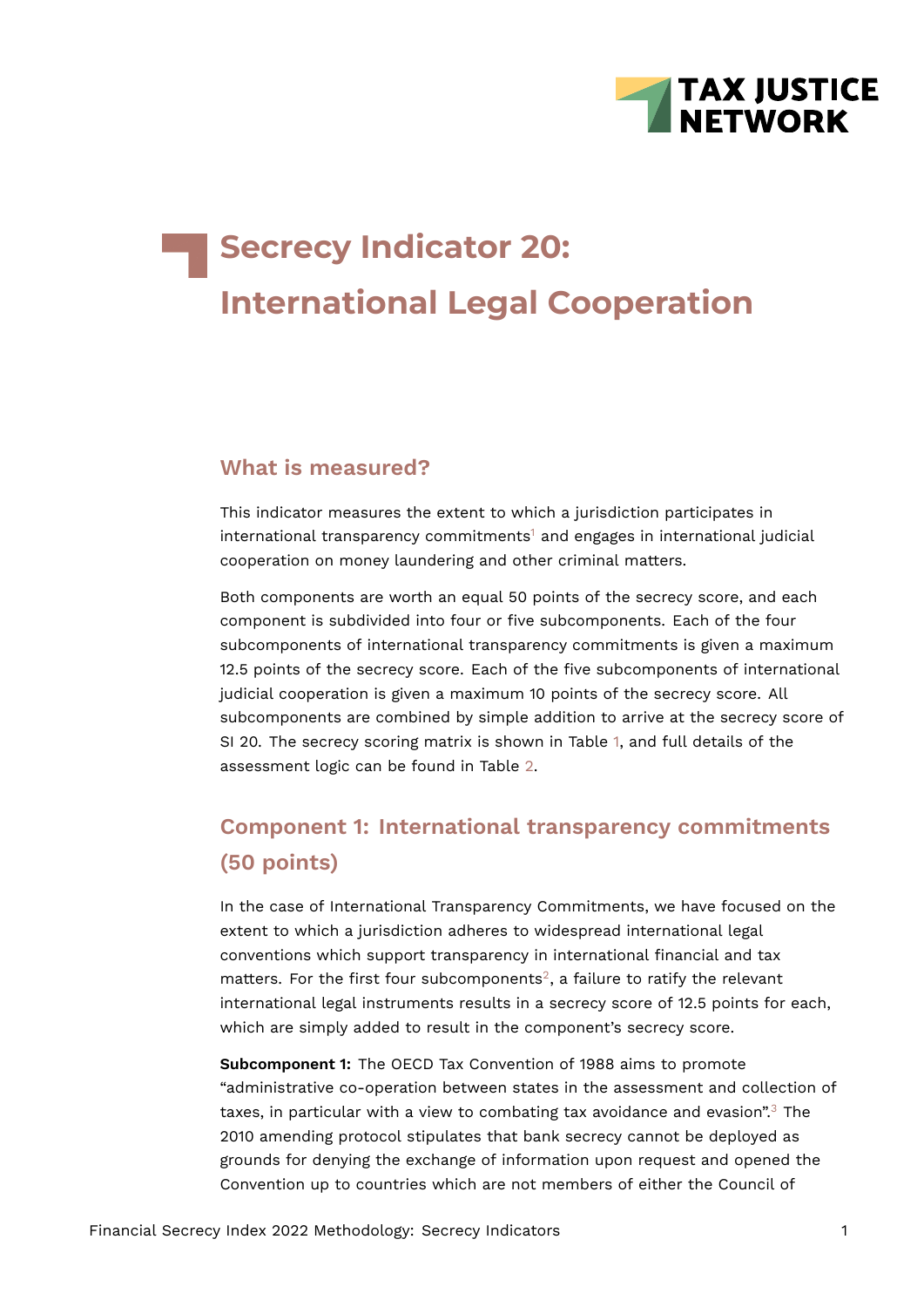Europe or the OECD. It allows for spontaneous and automatic information exchange, but requires the signatory parties only to implement upon request information exchange. A detailed analysis of this Tax Convention is available on the Tax Justice Network website.<sup>[4](#page-15-3)</sup>

<span id="page-1-2"></span><span id="page-1-1"></span>**Subcomponent 2:** The 2003 UN Convention against Corruption (UNCAC) aims to promote the prevention, detection and sanctioning of corruption, as well as cooperation between State Parties on these matters<sup>[5](#page-15-4)</sup>. Relevant provisions include the prohibition of tax deductibility of bribe payments (Article 14, Paragraph 4), a requirement to include bribery within the context of an effective anti-money laundering framework (Articles 23 and 52), and to rule out bank secrecy as a reason to object investigations in relation to bribery (Article 40).

| <b>Regulation</b>                                                                                                                                                                                                                                                                                                                                                                                            | <b>Secrecy Score</b><br><b>Assessment</b><br>[Secrecy Score:<br>$100$ points = full<br>secrecy; 0 points =<br>full transparency] |
|--------------------------------------------------------------------------------------------------------------------------------------------------------------------------------------------------------------------------------------------------------------------------------------------------------------------------------------------------------------------------------------------------------------|----------------------------------------------------------------------------------------------------------------------------------|
| Component 1: International transparency commitments (50 points)                                                                                                                                                                                                                                                                                                                                              |                                                                                                                                  |
| (1) Amended Council of Europe / OECD Convention on Mutual Administrative<br>Assistance in Tax Matters ("Tax Convention")                                                                                                                                                                                                                                                                                     | 12.5                                                                                                                             |
| (2) 2003 UN Convention against Corruption (UNCAC)                                                                                                                                                                                                                                                                                                                                                            | 12.5                                                                                                                             |
| (3) 1999 UN International Convention for the Suppression of the Financing of<br>Terrorism                                                                                                                                                                                                                                                                                                                    | 12.5                                                                                                                             |
| (4) 2000 UN Convention against Transnational Organised Crime                                                                                                                                                                                                                                                                                                                                                 | 12.5                                                                                                                             |
| Component 2: International Judicial Cooperation (50 points)                                                                                                                                                                                                                                                                                                                                                  |                                                                                                                                  |
| (1) Will mutual legal assistance be given for investigations, prosecutions, and<br>proceedings (old FATF-recommendation 36/ New FATF 2013/2017 methodology,<br>recommendation)?                                                                                                                                                                                                                              | 10                                                                                                                               |
| (2) International co-operation delivers appropriate information, financial<br>intelligence, and evidence, and facilitates action against criminals and their assets<br>(New FATF 2013/2017 methodology, Immediate Outcome 2 of the effectiveness<br>assessments)?<br><b>OR</b><br>Is mutual legal assistance given without the requirement of dual criminality (old<br>FATF methodology, recommendation 37)? | 10                                                                                                                               |
| (3) Is mutual legal assistance given concerning identification, freezing, seizure and<br>confiscation of property (FATF recommendation 38)?                                                                                                                                                                                                                                                                  | 10 <sup>10</sup>                                                                                                                 |
| (4) Is money laundering considered to be an extraditable offense (FATF<br>recommendation 39)?                                                                                                                                                                                                                                                                                                                | 10                                                                                                                               |

#### <span id="page-1-0"></span>**Table 1. Secrecy Scoring Matrix: Secrecy Indicator 20**

…continues on next page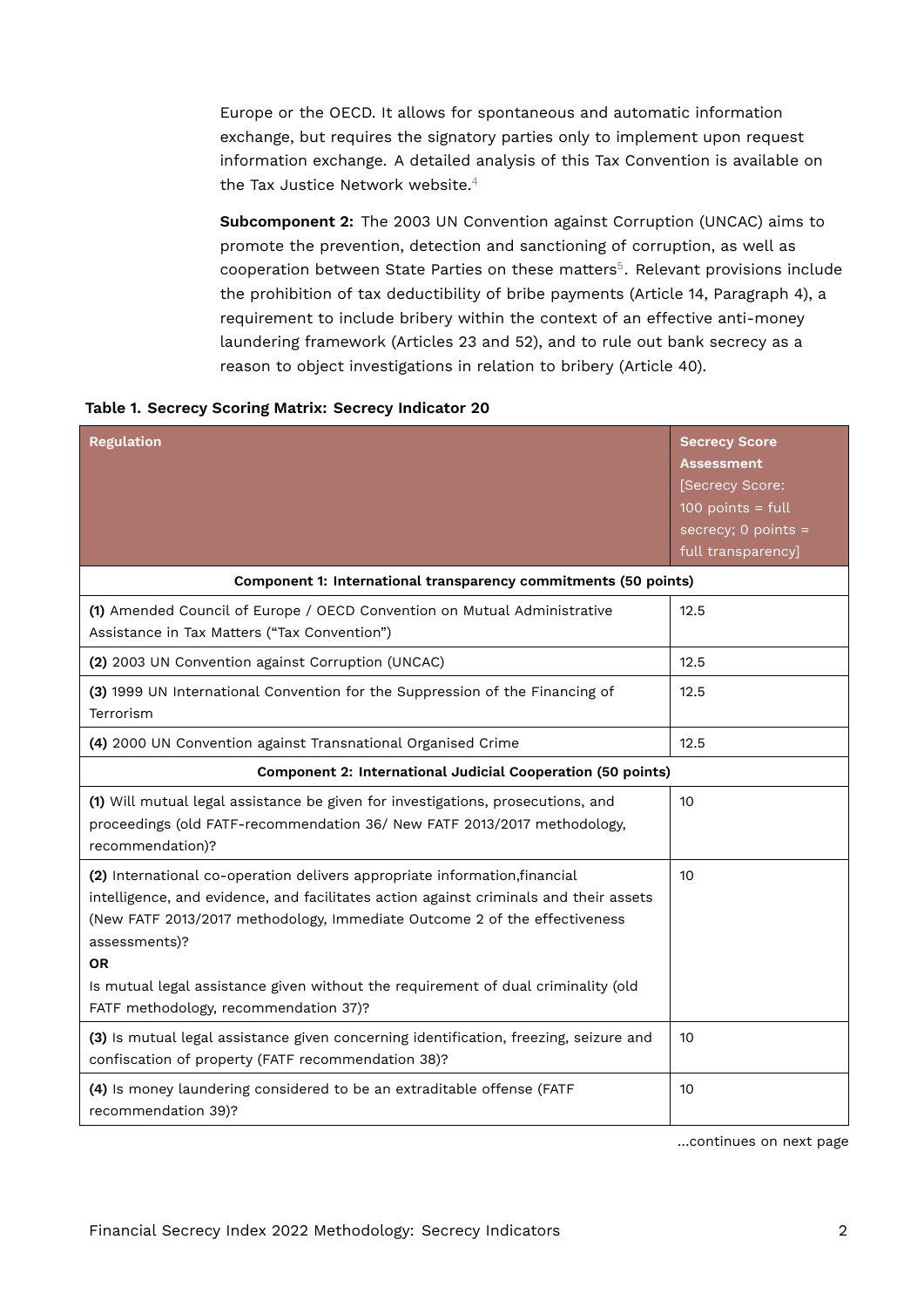#### Continuing from previous page…

| <b>Regulation</b>                                                                                                                                                                                           | <b>Secrecy Score</b><br><b>Assessment</b><br>[Secrecy Score:<br>100 points = $full$<br>secrecy; $0$ points =<br>full transparency] |
|-------------------------------------------------------------------------------------------------------------------------------------------------------------------------------------------------------------|------------------------------------------------------------------------------------------------------------------------------------|
| (5) Is the widest possible range of international co-operation granted to foreign<br>counterparts beyond formal legal assistance on anti-money laundering and<br>predicate crimes (FATF recommendation 40)? | 10                                                                                                                                 |

**Subcomponent 3:** The 1999 UN Terrorist Financing Convention requires its parties to prevent and counteract financing of terrorists. The parties must identify, freeze and seize funds allocated to terrorist activities.<sup>[6](#page-15-5)</sup>

<span id="page-2-0"></span>**Subcomponent 4:** The UN Convention Against Transnational Organised Crime seeks to prevent and combat transnational organised crime, notably by obliging the State Parties to adopt new frameworks for extradition, through mutual legal assistance and law enforcement cooperation, the promotion of training and technical assistance for building or upgrading the capacity of national authorities.[7](#page-15-6)

<span id="page-2-3"></span><span id="page-2-2"></span><span id="page-2-1"></span>The United Nations Treaty Collection served as a source for all three UN conventions. $8$  A chart of the signatures and ratifications of the Tax Convention can be found on the OFCD website.<sup>[9](#page-15-8)</sup>

## **Component 2: International judicial cooperation (50 points)**

<span id="page-2-4"></span>The second component examines the extent to which a jurisdiction engages in international judicial cooperation on anti-money laundering and other criminal matters. We use the level of compliance with five of the Financial Action Task Force (FATF) recommendations<sup>[10](#page-15-9)</sup> as the appropriate measures. These recommendations review the laws, institutional structures, and policies deemed necessary to counter money laundering and terrorist financing. For more details on the FATF and its recommendations, please read SI 17 on Anti-Money Laundering.<sup>[11](#page-15-10)</sup>

<span id="page-2-5"></span>Depending on whether a jurisdiction has been assessed according to the old or to the new FATF recommendations (which took effect from 2013 onwards), this component's methodology is adjusted in two main ways. First, the contents of the recommendations reflecting judicial cooperation have changed slightly. We reflect these changes by selecting those new recommendations for assessment which most closely match with the content of the old recommendations. We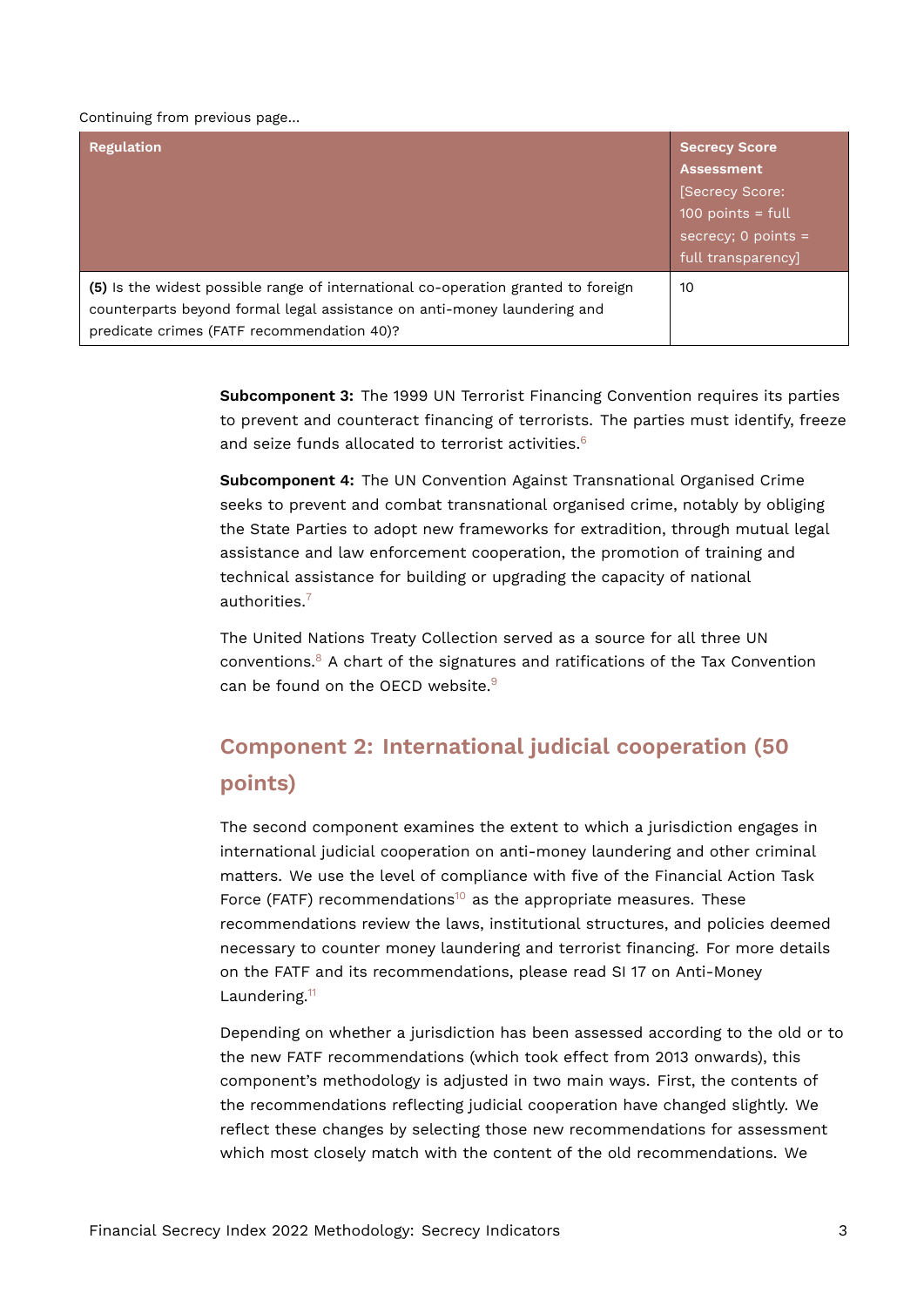provide a quick comparison of the main content of the new and the old recommendation below.

Second, for one of the five subcomponents a different type of recommendation is applied to jurisdictions for which there is already a report available prepared under the new FATF methodology. This is because the total number of recommendations dealing with international judicial cooperation has reduced from five to four in the new FATF recommendations. However, eleven effectiveness measures, so-called "immediate outcomes" (IO), have been added. One of these IO measures reviews effectiveness of judicial cooperation in practice. This is the indicator we have adopted under the new methodology. In both the old and new methodology, the total number of subcomponents thus remains at five.

FATF's assessment methodology for both old and new recommendations rates compliance with every recommendation on a four-tiered scale, from "compliant" to "largely compliant" to "partially compliant" to "non-compliant". Analogously, the assessment of the immediate outcomes ranges from "high-level of effectiveness" to "substantial level of effectiveness" to "moderate level of effectiveness" to "low level of effectiveness". These four tiers are linearly scaled to values between 0 and 10 points.<sup>[12](#page-16-0)</sup>

<span id="page-3-0"></span>Thus, a non-compliant rating will result in a secrecy score of 10 points for each subcomponent. All subcomponents are simply added to result in the overall component's secrecy score.

<span id="page-3-1"></span>**Subcomponent 1:** The old recommendation 36<sup>[13](#page-16-1)</sup> encourages countries to "provide" the widest possible range of mutual legal assistance in relation to money laundering and terrorist financing investigations, prosecutions, and related proceedings".

<span id="page-3-2"></span>The new recommendation  $37^{14}$  $37^{14}$  $37^{14}$ While old recommendation 37 was officially omitted, most of its content was merged to new recommendation 37. (formerly old recommendation 36 combined with old special recommendation 5) exhorts countries to "provide the widest possible range of mutual legal assistance in relation to money laundering and terrorist financing investigations, prosecutions, and related proceedings". In addition, countries must "Maintain the confidentiality of mutual legal assistance requests they receive, and the information contained in them [...]". Furthermore, countries should "make best efforts to provide complete factual and legal information that will allow for timely and efficient execution of requests [...]". Finally, they should ensure that their authorities "maintain high professional standards, including standards concerning confidentiality [...]".

<span id="page-3-3"></span>**Subcomponent 2:** Old recommendation 37<sup>[15](#page-16-3)</sup> requires that countries "to the greatest extent possible, render mutual legal assistance notwithstanding the absence of dual criminality". Extradition or mutual legal assistance should take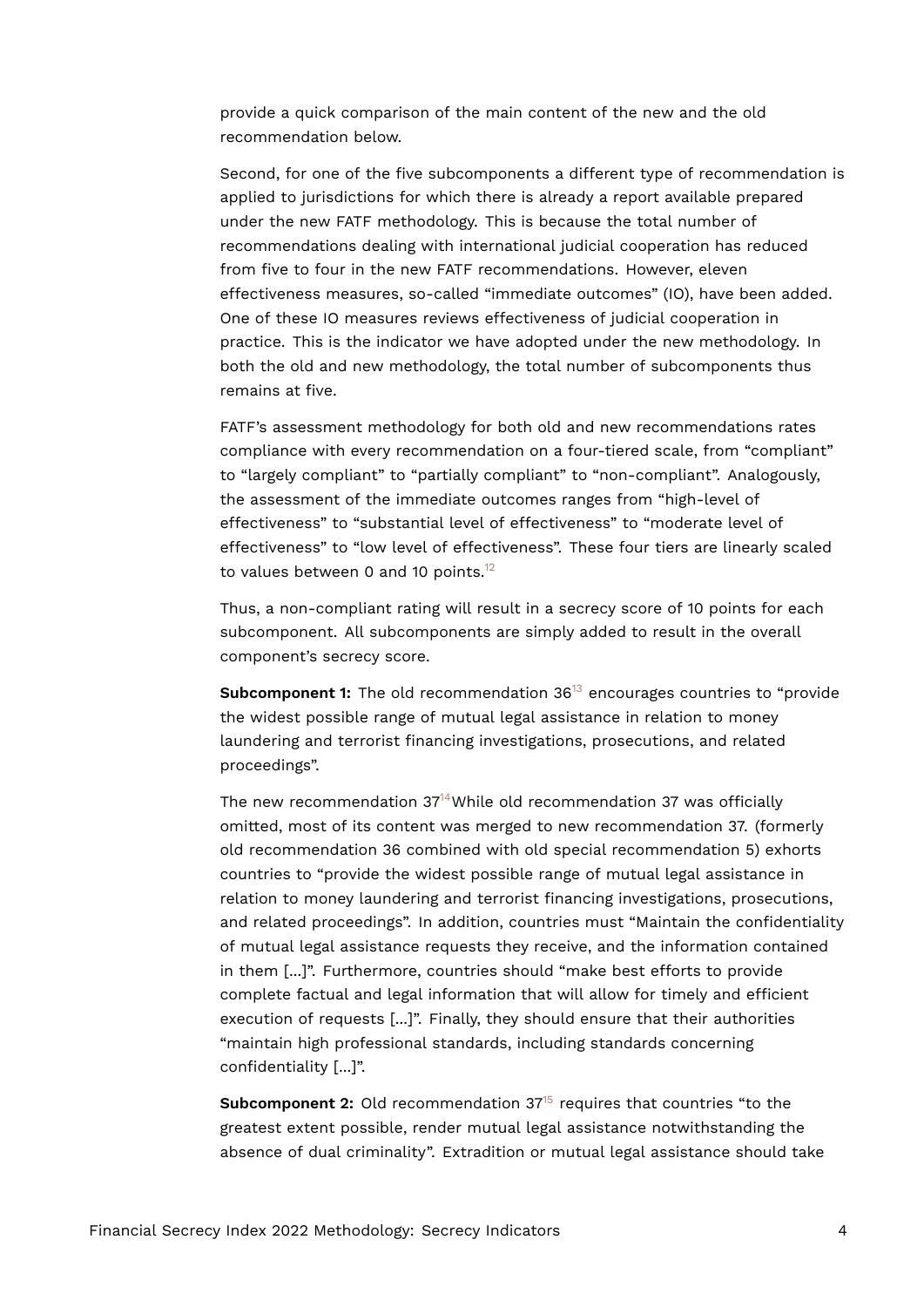place irrespective of legal technicalities as long as the underlying conduct is treated as a criminal offence (is a predicate offence) in both countries.

This old recommendation has no direct correspondent in the new recommendations. As a substitute, as explained above, for jurisdictions assessed under the new recommendations/methodology, we include the effectiveness assessment of immediate outcome 2 (IO2). It requires that "International co-operation delivers appropriate information, financial intelligence, and evidence, and facilitates action against criminals and their assets". For a discussion of these new effectiveness measures, please read SI 17 on Anti-Money Laundering.[16](#page-16-4)

<span id="page-4-1"></span><span id="page-4-0"></span>**Subcomponent 3:** Old recommendation 38<sup>[17](#page-16-5)</sup> requires a country to have "authority to take expeditious action in response to requests by foreign countries to identify, freeze, seize and confiscate property laundered, proceeds from money laundering or predicate offences, instrumentalities used in or intended for use in the commission of these offences, or property of corresponding value". In addition, there should also be arrangements in place for coordinated action and sharing of confiscated assets.

<span id="page-4-2"></span>New recommendation  $38^{18}$  $38^{18}$  $38^{18}$  (formerly old recommendation 38) requires a country to have "authority to take expeditious action in response to requests by foreign countries to identify, freeze, seize and confiscate property laundered, proceeds from money laundering or predicate offences, instrumentalities used in or intended for use in the commission of these offences, or property of corresponding value". In addition, countries' authority should be "able to respond to requests made on the basis of non-conviction-based confiscation proceedings and related provisional measures [...]" as well as to "have effective mechanisms for managing such property [...]". Finally, there should also be arrangements in place for coordinated action and sharing of confiscated assets.

<span id="page-4-3"></span>**Subcomponent 4:** Old recommendation 39<sup>[19](#page-16-7)</sup> asks a country to "recognise money laundering as an extraditable offence". It further details the grounds on which extradition is to take place, and in what manner.

<span id="page-4-4"></span>New recommendation  $39^{20}$  $39^{20}$  $39^{20}$  (formerly old recommendation 39) requires a country to "ensure money laundering and terrorist financing are extraditable offences". It further details the grounds on which extradition must take place, and in what manner. It also calls on countries to "take all possible measures to ensure that they do not provide safe havens for individuals charged with the financing of terrorism, terrorist acts or terrorist organisations".

<span id="page-4-5"></span>**Subcomponent 5:** Old recommendation 40<sup>[21](#page-16-9)</sup> prompts countries to "ensure that their competent authorities provide the widest possible range of international co-operation to their foreign counterparts". The competent authority denotes "all administrative and law enforcement authorities concerned with combating money laundering and terrorist financing, including the FIU and supervisors".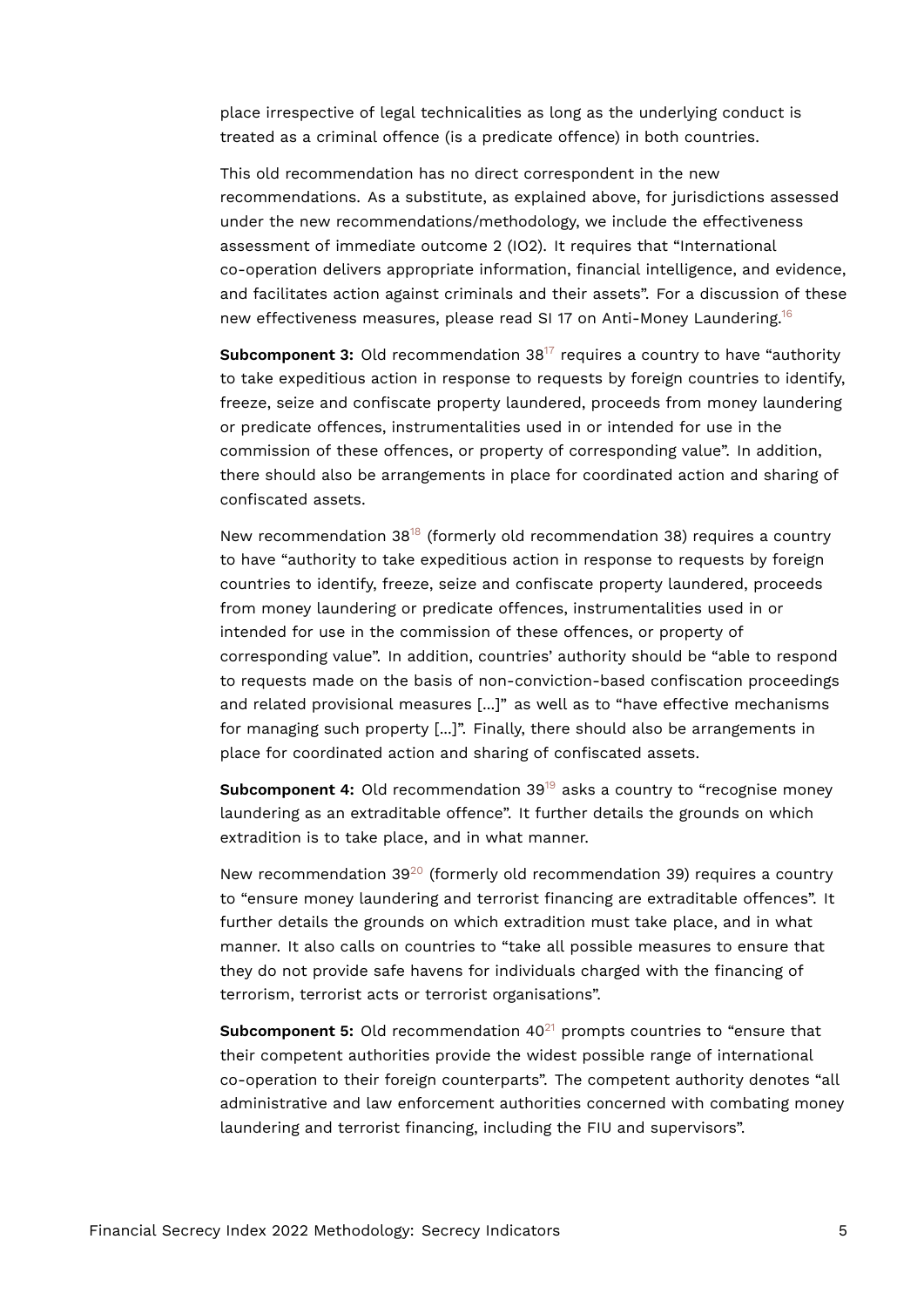<span id="page-5-0"></span>New recommendation  $40^{22}$  $40^{22}$  $40^{22}$  (formerly old recommendation 40) prompts countries to ensure that their competent authorities "provide the widest range of international co-operation in relation to money laundering, associated predicate offences and terrorist financing". The competent authorities "should have clear and efficient processes for the prioritisation and timely execution of requests, and for safeguarding the information received".

#### **Why is this important?**

In today's globalised world, organised crime, bribery, terrorism and large-scale tax evasion are essentially international problems that easily cross national borders. Some jurisdictions aim to attract substantial amounts of that criminal money by offering a thin fabric of weak national rules and regulations or by an absence of cross-border cooperation.

Lack of international cooperation in preventing financial secrecy can bear heavy consequences, such as social polarisation, human rights violations, and underfunding of essential services such as health or education. In 2022, the cost of financial secrecy has been tragically brought again to the public attention, this time as a result of the Russian invasion to Ukraine. The security related costs became more evident as western governments in Europe and the United States, among others, have attempted to block the financing of the war by imposing financial sanctions on Russian oligarchs. In essence, the same loopholes that were previously enabled by governments have ended up tying their hands and preventing them from effectively identifying the ownership of many targeted assets.

It is against this background that a series of initiatives and taskforces have been launched. In March 2022, the US launched the KleptoCapture Task Force, staffed with prosecutors, agents, and AML experts among others. The KleptoCapture TaskForce is planned to complement the transatlantic Task Force that has been jointly proclaimed by the US, the European Commission, France, Germany, Italy, the United Kingdom and Canada.<sup>[23](#page-16-11)</sup>

<span id="page-5-1"></span>It is thus important to verify to what extent a jurisdiction is committed to certain principles.

Regarding the jurisdiction's international transparency commitments, while the ratification of international conventions does not necessarily translate into commitment to take positive actions, it is certainly a step in the right direction. It signals to treaty partners as well as to offenders a willingness to cooperate internationally and a proactive stance with respect to national legislation and policing.

The Conventions will contribute in varying degrees to solving the problems they are intended to address. They have already, or are likely to, become means through which civil society within the countries concerned can begin to hold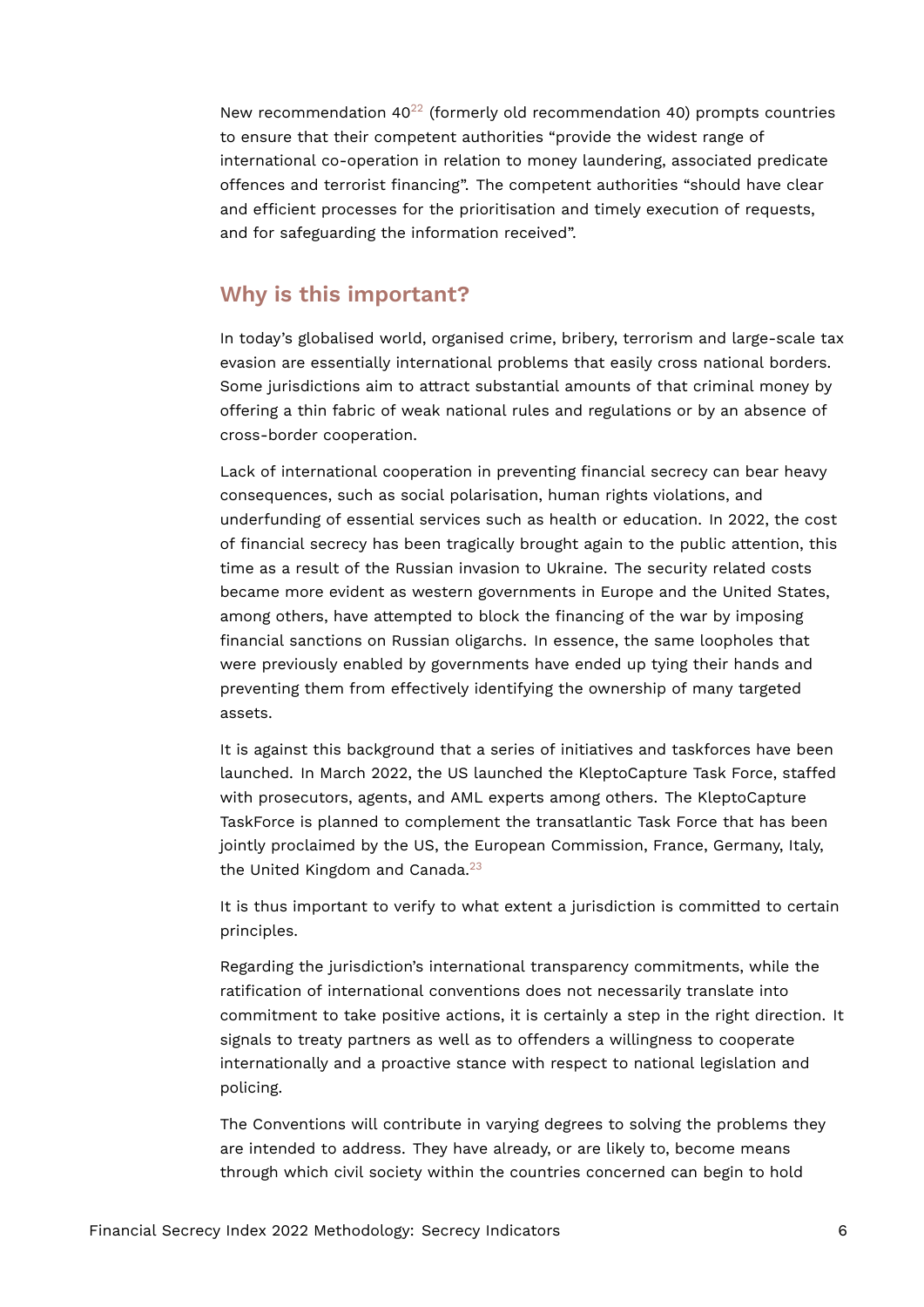governments and others to account. Similarly, they are likely to improve the chances of government authorities, such as tax administrations, public prosecuting offices, financial crime investigative police, and counter terror agencies, to successfully request cooperation from a foreign counterpart.

As with all commitments, however, implementation is what ultimately matters. Out of the three international Conventions, only one (UNCAC) has started to implement a systematic and partly transparent review process of adherence to commitments made under that Convention.[24](#page-16-12)

<span id="page-6-1"></span>Regarding the second component of SI 20, the jurisdiction's international judicial cooperation on money laundering and other criminal matters, it is crucial that judicial cooperation across borders is as seamless as the criminal money flowing between two companies or bank accounts. Otherwise law enforcement agencies, such as public prosecutors or police, inevitably remain one step behind the criminals.

From the stages of investigation and prosecution to extradition of perpetrators and the confiscation and repatriation of criminal assets, law enforcement processes are fragile and require cross-border cooperation at every stage. Without established means of cooperation, a judge may only have letters of rogatory as a last resort, which is a time-consuming, costly and uncertain process:

<span id="page-6-2"></span>"In terms of efficiency, exchange of information through letters of rogatory may take months or years since some requests may have to be processed through diplomatic channels."[25](#page-16-13)

Compliance with old recommendations 36 through 40, and with new recommendations 37 through 40 and IO2, can be seen as indicators of the minimum threshold of judicial cooperation required to take part in the international financial system.

<span id="page-6-0"></span>**All underlying data, including the sources we use for each jurisdiction, can be viewed in the [country profiles](https://fsi.taxjustice.net/country-detail) on the Financial Secrecy Index website.**

| <b>ID</b> | <b>ID description</b>                                                                                                    | <b>Answers</b><br>(Codes applicable for all questions:<br>-2: Unknown; -3: Not Applicable)                                                            | <b>Valuation Secrecy Score</b>                 |
|-----------|--------------------------------------------------------------------------------------------------------------------------|-------------------------------------------------------------------------------------------------------------------------------------------------------|------------------------------------------------|
| 309       | Amended Council of Europe /<br>OECD Convention on Mutual<br>Administrative Assistance in Tax<br>Matters (Tax Convention) | 1: No, jurisdiction is not part to the<br>Convention; 2: Yes, but only part<br>to the original Convention; 3: Yes,<br>part to the Amended Convention. | 1: 12.5 points; 2: 12.5<br>points; 3: 0 points |
| 33        | UN Convention Against Corruption                                                                                         | YN                                                                                                                                                    | Y: 0 points; N: 12.5 points                    |

…continues on next page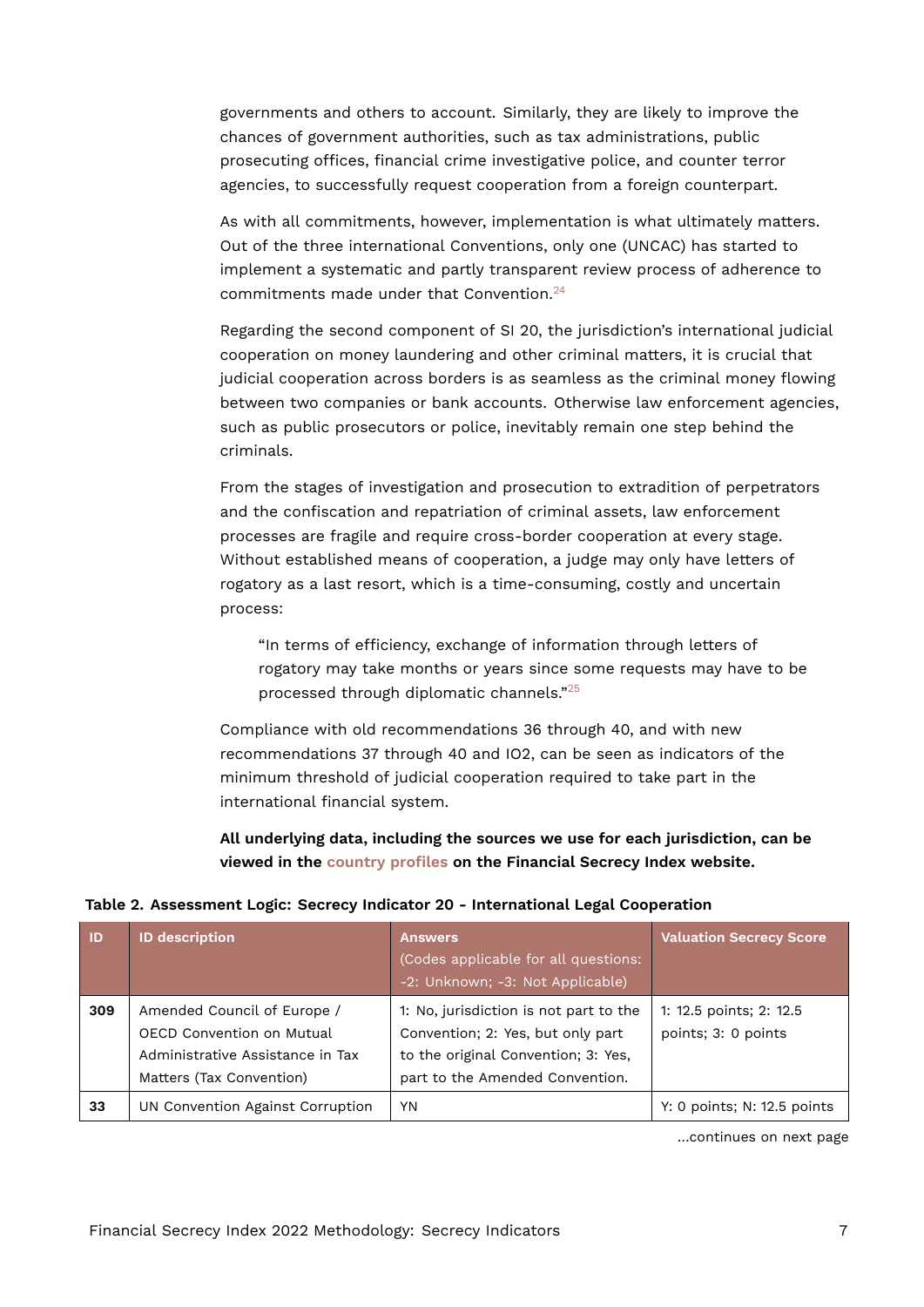Continuing from previous page…

| ID  | <b>ID description</b>                                                                                                                                                                                                                                                     | Answers                                                                  | <b>Valuation Secrecy Score</b>                                             |
|-----|---------------------------------------------------------------------------------------------------------------------------------------------------------------------------------------------------------------------------------------------------------------------------|--------------------------------------------------------------------------|----------------------------------------------------------------------------|
|     |                                                                                                                                                                                                                                                                           | (Codes applicable for all questions:<br>-2: Unknown; -3: Not Applicable) |                                                                            |
| 35  | UN International Convention for<br>the Suppression of the Financing<br>of Terrorism UN Convention<br>Against Corruption                                                                                                                                                   | <b>YN</b>                                                                | Y: 0 points; N: 12.5 points                                                |
| 36  | <b>UN Convention Against</b><br>Transnational Organized Crime                                                                                                                                                                                                             | <b>YN</b>                                                                | Y: 0 points; N: 12.5 points                                                |
| 310 | Will mutual legal assistance<br>be given for investigations,<br>prosecutions, and proceedings<br>(FATF-recommendation 36)?                                                                                                                                                | 0: Fully; 1: Largely; 2: Partially; 3:<br>Not at all.                    | 0: 0 points; 1: 3.5 points;<br>2: 6.5 points; 3: 10 points                 |
| 311 | Is mutual legal assistance<br>given without the requirement<br>of dual criminality (old FATF<br>recommendation 37)?                                                                                                                                                       | 0: Fully; 1: Largely; 2: Partially; 3:<br>Not at all.                    | if old FATF: 0: 0 points; 1:<br>3.5 points; 2: 6.5 points;<br>3: 10 points |
| 312 | Is mutual legal assistance given<br>concerning identification, freezing,<br>seizure and confiscation of<br>property (FATF recommendation<br>$38)$ ?                                                                                                                       | 0: Fully; 1: Largely; 2: Partially; 3:<br>Not at all.                    | 0: 0 points; 1: 3.5 points;<br>2: 6.5 points; 3: 10 points                 |
| 313 | Is money laundering considered to<br>be an extraditable offense (FATF<br>recommendation 39)?                                                                                                                                                                              | 0: Fully; 1: Largely; 2: Partially; 3:<br>Not at all.                    | 0: 0 points; 1: 3.5 points;<br>2: 6.5 points; 3: 10 points                 |
| 314 | Is the widest possible range of<br>international co-operation granted<br>to foreign counterparts beyond<br>formal legal assistance on anti-<br>money laundering and predicate<br>crimes (FATF recommendation<br>40)?                                                      | 0: Fully; 1: Largely; 2: Partially; 3:<br>Not at all.                    | 0: 0 points; 1: 3.5 points;<br>2: 6.5 points; 3: 10 points                 |
| 469 | International co-operation delivers<br>appropriate information, financial<br>intelligence, and evidence, and<br>facilitates action against criminals<br>and their assets (Immediate<br>Outcome 2 of the effectiveness<br>assessments under new FATF 2013<br>methodology)? | 0: Fully; 1: Largely; 2: Partially; 3:<br>Not at all.                    | if new FATF: 0: 0 points;<br>1: 3.5 points; 2: 6.5<br>points; 3: 10 points |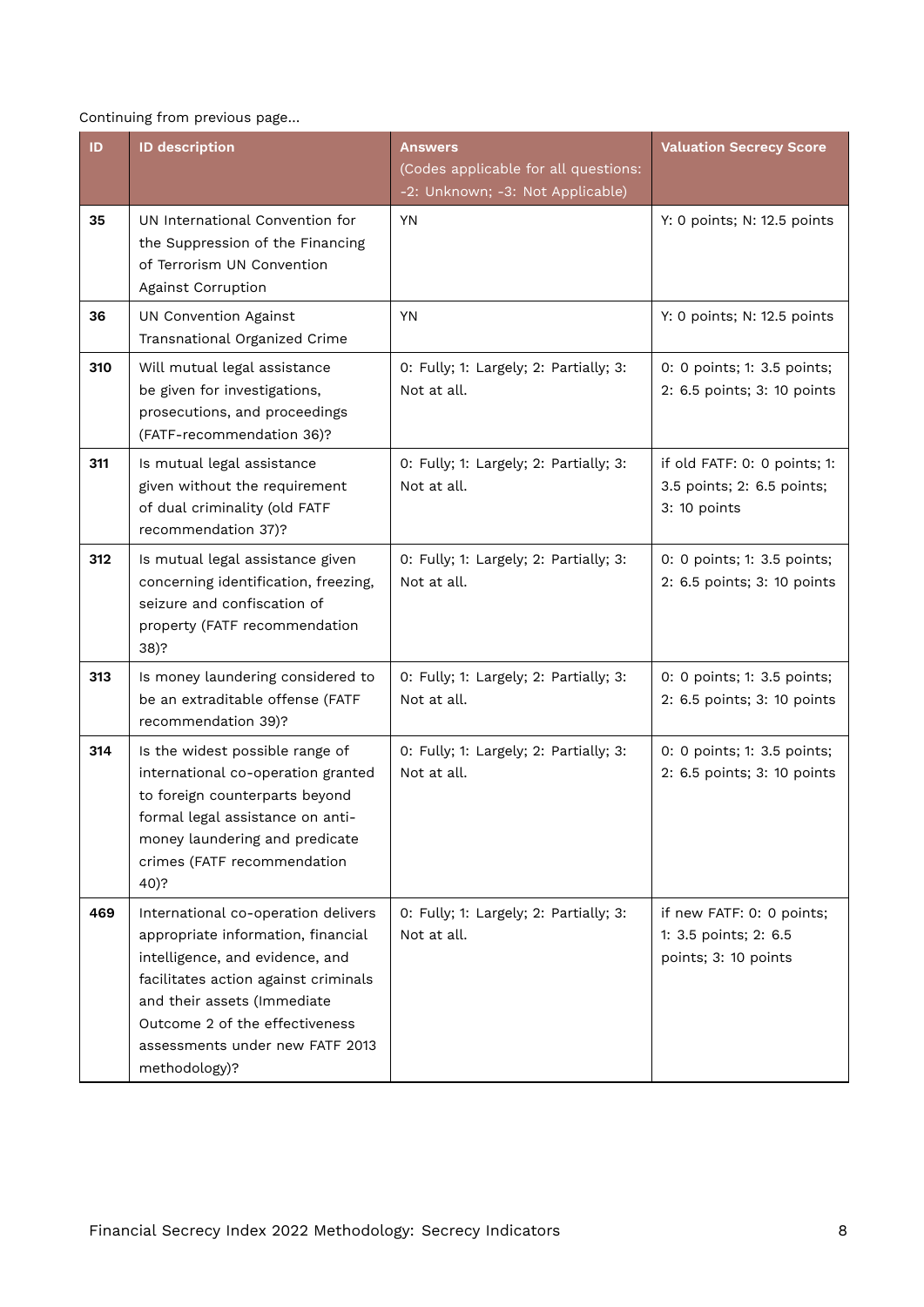### **Results Overview**

| BE.          | BW        | CR.       | EE.            | GH.       | ID             | JE.       | U.        | MO NO     |           | PT.       | -SI.            | UA        | AD. | CM        | O         | MC.       | <b>RW</b> | VE. | <b>PR</b> |    |
|--------------|-----------|-----------|----------------|-----------|----------------|-----------|-----------|-----------|-----------|-----------|-----------------|-----------|-----|-----------|-----------|-----------|-----------|-----|-----------|----|
| <b>AU</b>    | BS.       | CO.       | DO.            | GG        | HU.            | IT.       | LB.       | MK        | <b>NG</b> | PL        | <b>SG</b>       | TW        | ZA  | BZ        | <b>GM</b> | <b>MA</b> | <b>OA</b> | US. | <b>MS</b> |    |
| AT           | <b>BR</b> | <b>CN</b> | D <sub>M</sub> | <b>GD</b> | H <sub>R</sub> | <b>IS</b> | KZ.       | <b>MH</b> | <b>NA</b> | PE.       | SE.             | TR.       | WS  | BO.       | <b>F</b>  | LR.       | <b>PY</b> | TZ. | GU        |    |
| <b>AL</b>    | <b>BN</b> | CL.       | DK.            | <b>GB</b> | HK.            | IN        | KY.       | <b>ME</b> | <b>MY</b> | <b>PA</b> | <b>SA</b>       | <b>TN</b> | VU  | BD.       | <b>EG</b> | LK.       | <b>PK</b> | π   | <b>AS</b> |    |
| $\mathsf{A}$ | BM        | CK DE     |                | FR.       | GT.            | <b>IM</b> | <b>KW</b> | <b>LV</b> |           | MX OM     | <b>RU</b>       | SV        | VG  | <b>BB</b> | EC LC     |           | PH        | TH. | AO        |    |
| AG           | BH.       | <b>CH</b> | CZ.            | FI.       | <b>GR</b>      | TL.       | KR.       | LU        | <b>MU</b> | NZ        | RS.             | SM        | VC. | <b>AW</b> | DZ.       | <b>KN</b> | <b>NL</b> | TC  | <b>VN</b> |    |
| AE.          | BG        | <b>CA</b> | <b>CY</b>      | ES.       | GI             | IE        | P         | LT.       | <b>MT</b> | NR.       | RO <sub>1</sub> | SK.       | UY  |           | AR CW     | KE.       | <b>MV</b> | SC. | <b>VI</b> | XK |
|              |           |           |                |           |                |           |           |           |           |           |                 |           |     |           |           |           |           |     |           |    |

#### **Figure 1. International Legal Cooperation: Secrecy Score Overview**

| Moderately Secretive < |                    |                  | <b>Extremely Secretive</b> |
|------------------------|--------------------|------------------|----------------------------|
| 0 to $<$ 25            | 25 to $< 50$       | 50 to $<$ 75     | 75 to 100                  |
| 69% (97 countries)     | 27% (38 countries) | 4% (6 countries) | 0% (0 countries)           |

#### **Figure 2. Amended Council of Europe / OECD Convention on Mutual Administrative Assistance in Tax Matters (Tax Convention) (ID 309)**

| <b>AL</b> | <b>BG</b> | BZ        | <sub>CO</sub> | <b>DM</b> | <b>GB</b> | HK.       | IN        | <b>KN</b>              | П         | <b>ME</b> | <b>MV</b> | <b>NR</b> | PT.       | <b>SC</b> | TC.       | VU        | <b>VI</b> | <b>GM</b> | <b>VE</b> |
|-----------|-----------|-----------|---------------|-----------|-----------|-----------|-----------|------------------------|-----------|-----------|-----------|-----------|-----------|-----------|-----------|-----------|-----------|-----------|-----------|
| AI        | BE.       | <b>BW</b> | <b>CN</b>     | <b>DK</b> | FR.       | GT        | <b>IM</b> | <b>KE</b>              | LC.       | MC.       | <b>MU</b> | <b>NO</b> | <b>PL</b> | <b>SA</b> | <b>SV</b> | VG.       | <b>US</b> | F)        | TZ.       |
| AG        | <b>BB</b> | <b>BS</b> | <b>CM</b>     | <b>DE</b> | FI.       | <b>GR</b> | IL.       | JP                     | <b>LB</b> | <b>MA</b> | MT.       | <b>NL</b> | <b>PK</b> | <b>RU</b> | <b>SM</b> | VC.       | <b>PR</b> | EG.       | TT        |
| <b>AE</b> | AW.       | <b>BR</b> | <b>CL</b>     | CZ.       | <b>ES</b> | GI        | IE.       | O                      | <b>KZ</b> | LV        | <b>MS</b> | <b>NG</b> | PE.       | <b>RS</b> | <b>SK</b> | <b>UY</b> | <b>GU</b> | DZ.       | <b>TH</b> |
| <b>AD</b> | <b>AU</b> | <b>BN</b> | <b>CK</b>     | <b>CY</b> | EE.       | <b>GH</b> | ID        | JE                     | KY        | LU.       | <b>MO</b> | <b>NA</b> | PA        | <b>RO</b> | <b>SI</b> | <b>UA</b> | <b>AS</b> | <b>BO</b> | <b>RW</b> |
| XK        | AT        | <b>BM</b> | <b>CH</b>     | <b>CW</b> | EC.       | GG        | HU.       | $\mathsf{I}\mathsf{T}$ | <b>KW</b> | LT        | <b>MK</b> | <b>MY</b> | <b>OM</b> | <b>OA</b> | SG        | <b>TR</b> | <b>ZA</b> | <b>BD</b> | PH        |
| <b>TW</b> | <b>AR</b> | <b>BH</b> | CA            | <b>CR</b> | <b>DO</b> | GD        | <b>HR</b> | <b>IS</b>              | <b>KR</b> | <b>LR</b> | MH        | <b>MX</b> | <b>NZ</b> | PY        | <b>SE</b> | <b>TN</b> | <b>WS</b> | AO        | LK        |

1% (2 countries): -3: Not applicable

84% (119 countries): 3: Yes, party to the Amended Convention.

4% (5 countries): 2: Yes, but only party to the original Convention.

11% (15 countries): 1: No, jurisdiction is not party to the Convention.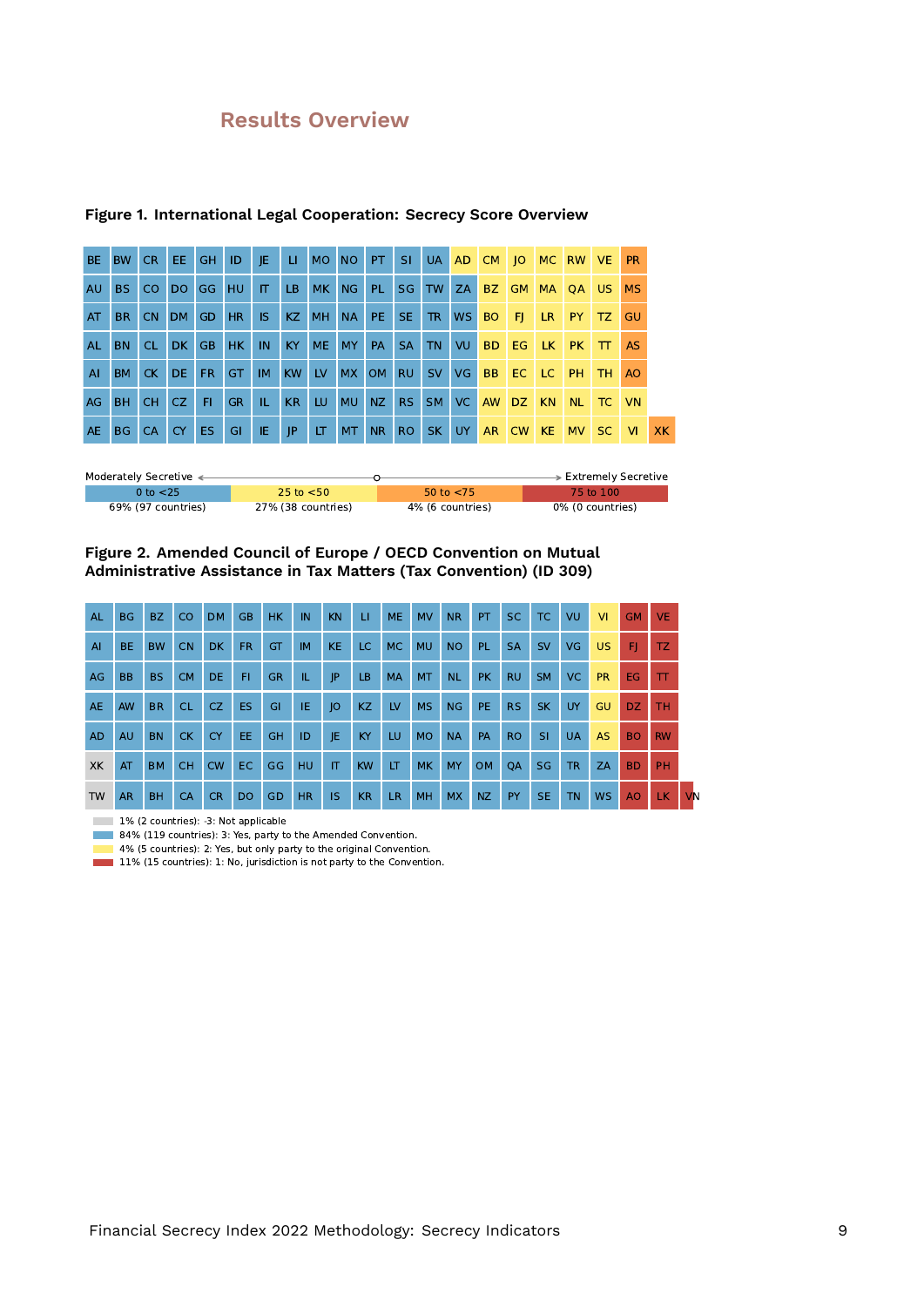| A <sub>O</sub> | <b>BH</b> | BZ        | CO        | <b>DO</b> | F   | <b>GR</b> | IL.       | IP        | LC.       | <b>MA</b> | <b>MV</b> | <b>NR</b> | PL.       | <b>RW</b> | <b>SV</b> | <b>UA</b> | VU        | CW             | <b>VC</b> |  |
|----------------|-----------|-----------|-----------|-----------|-----|-----------|-----------|-----------|-----------|-----------|-----------|-----------|-----------|-----------|-----------|-----------|-----------|----------------|-----------|--|
| <b>AL</b>      | <b>BG</b> | <b>BW</b> | <b>CN</b> | <b>DM</b> | FI. | <b>GM</b> | IE.       | O         | LB        | LV        | <b>MU</b> | <b>NO</b> | <b>PK</b> | <b>RU</b> | <b>SK</b> | TZ.       | <b>VN</b> | B <sub>B</sub> | TC.       |  |
| AG             | BE.       | <b>BS</b> | <b>CM</b> | <b>DK</b> | ES. | <b>GH</b> | ID        | JE        | KZ        | LU        | <b>MT</b> | <b>NL</b> | <b>PH</b> | <b>RS</b> | SI        | <b>TW</b> | <b>VI</b> | <b>AW</b>      | <b>SM</b> |  |
| <b>AE</b>      | <b>BD</b> | <b>BR</b> | <b>CL</b> | DE.       | EG. | GG        | <b>HU</b> | IT        | KY        | LT        | <b>MO</b> | <b>NG</b> | PE.       | <b>RO</b> | <b>SG</b> | $\top$    | <b>VG</b> | AI             | <b>MS</b> |  |
| <b>PR</b>      | <b>AU</b> | <b>BO</b> | <b>CK</b> | CZ.       | EE. | GD        | <b>HR</b> | <b>IS</b> | <b>KW</b> | LR.       | <b>MK</b> | <b>NA</b> | <b>PA</b> | QA        | <b>SE</b> | <b>TR</b> | <b>VE</b> | <b>AD</b>      | <b>MC</b> |  |
| GU             | AT        | <b>BN</b> | <b>CH</b> | <b>CY</b> | EC  | <b>GB</b> | <b>HK</b> | IN        | <b>KR</b> | <b>LK</b> | MH        | MY        | <b>OM</b> | PY        | SC.       | <b>TN</b> | <b>UY</b> | ZA             | <b>KN</b> |  |
| <b>AS</b>      | <b>AR</b> | <b>BM</b> | <b>CA</b> | <b>CR</b> | DZ. | <b>FR</b> | GT        | <b>IM</b> | <b>KE</b> | п         | <b>ME</b> | <b>MX</b> | NZ        | PT.       | <b>SA</b> | TH.       | <b>US</b> | <b>WS</b>      | GI        |  |

**2% (3 countries): -2: Unknown** 

89% (125 countries): 1: Yes

9% (13 countries): 0: No

#### **Figure 4. UN International Convention for the Suppression of the Financing of Terrorism (ID 35)**

| $\overline{A}$ | <b>BB</b> | <b>BO</b> | <b>CK</b> | <b>CY</b> | EC.       | <b>GB</b> | GT        | <b>IM</b> | <b>KE</b> | LC.       | <b>MA</b> | <b>MU</b> | <b>NO</b> | <b>PK</b> | <b>RU</b> | <b>SK</b>     | <b>TW</b> | VG.       | TC.       |    |
|----------------|-----------|-----------|-----------|-----------|-----------|-----------|-----------|-----------|-----------|-----------|-----------|-----------|-----------|-----------|-----------|---------------|-----------|-----------|-----------|----|
| AG             | <b>AW</b> | <b>BN</b> | <b>CH</b> | <b>CW</b> | DZ.       | FR.       | <b>GR</b> | TL.       | P         | LB.       | LV        | <b>MT</b> | <b>NL</b> | <b>PH</b> | <b>RS</b> | -SI           | T         | VE.       | <b>MS</b> |    |
| AE             | <b>AU</b> | <b>BM</b> | <b>CA</b> | <b>CR</b> | DO.       | F)        | <b>GM</b> | IE.       | O         | KZ.       | LU        | <b>MO</b> | <b>NG</b> | PE.       | <b>RO</b> | <b>SG</b>     | <b>TR</b> | VC.       | <b>ZA</b> |    |
| <b>AD</b>      | AT        | <b>BH</b> | <b>BZ</b> | <b>CO</b> | <b>DM</b> | FI.       | GI        | ID        | IE.       | <b>KY</b> | LT.       | <b>MK</b> | <b>NA</b> | PA        | <b>OA</b> | <b>SE</b>     | <b>TN</b> | <b>UY</b> | <b>WS</b> |    |
| <b>PR</b>      | AR.       | <b>BG</b> | <b>BW</b> | <b>CN</b> | <b>DK</b> | ES.       | GH        | <b>HU</b> | <b>IT</b> | <b>KW</b> | LR.       | <b>MH</b> | <b>MY</b> | <b>OM</b> | <b>PY</b> | <sub>SC</sub> | <b>TH</b> | US.       | VU        |    |
| GU             | AO        | <b>BE</b> | <b>BS</b> | <b>CM</b> | DE.       | EG.       | GG        | <b>HR</b> | <b>IS</b> | <b>KR</b> | LK.       | <b>ME</b> | <b>MX</b> | NZ.       | PT.       | <b>SA</b>     | <b>SV</b> | <b>UA</b> | <b>VN</b> |    |
| <b>AS</b>      | <b>AL</b> | <b>BD</b> | <b>BR</b> | <b>CL</b> | CZ.       | EE.       | GD        | <b>HK</b> | IN        | <b>KN</b> | LI.       | <b>MC</b> | <b>MV</b> | <b>NR</b> | <b>PL</b> | <b>RW</b>     | <b>SM</b> | TZ.       | <b>VI</b> | XK |

**2% (3 countries): -2: Unknown** 

**96%** (135 countries): 1: Yes

 $2\%$  (3 countries): 0: No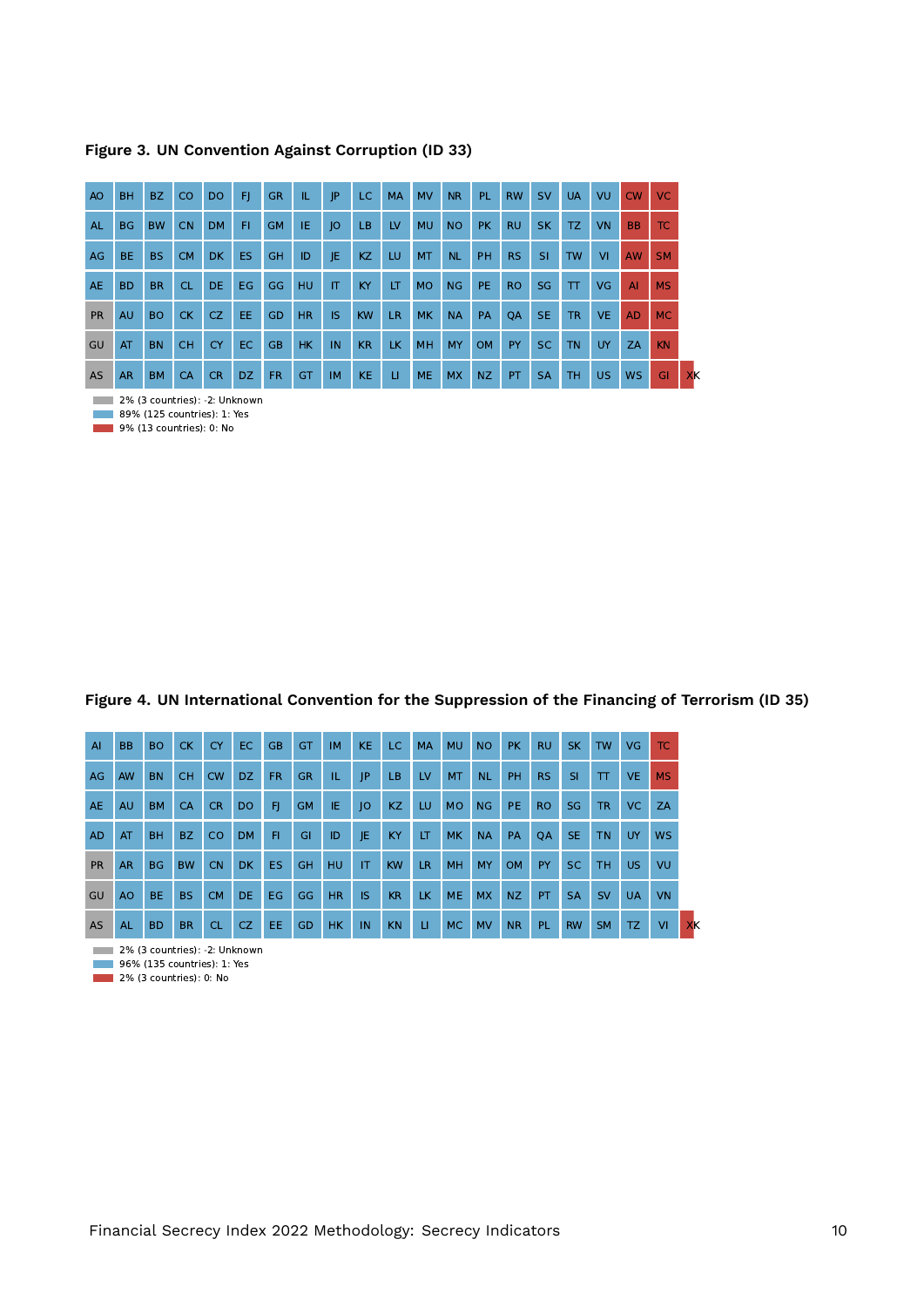| $\overline{A}$ | <b>BB</b> | <b>BO</b> | <b>CK</b> | <b>CY</b> | EC.       | <b>GB</b> | GT        | <b>IM</b> | KE.       | LC.       | <b>MA</b> | <b>MU</b> | <b>NO</b> | <b>PK</b> | <b>RU</b> | <b>SK</b> | $\boldsymbol{\pi}$ | VE.       | <b>MS</b>      |
|----------------|-----------|-----------|-----------|-----------|-----------|-----------|-----------|-----------|-----------|-----------|-----------|-----------|-----------|-----------|-----------|-----------|--------------------|-----------|----------------|
| AG             | AW        | <b>BN</b> | <b>CH</b> | <b>CW</b> | DZ.       | <b>FR</b> | <b>GR</b> | IL.       | P         | LB.       | <b>LV</b> | <b>MT</b> | <b>NL</b> | <b>PH</b> | <b>RS</b> | <b>SI</b> | <b>TR</b>          | VC.       | ZA             |
| <b>AE</b>      | <b>AU</b> | <b>BM</b> | <b>CA</b> | <b>CR</b> | <b>DO</b> | FJ        | <b>GM</b> | IE.       | O         | KZ        | LU.       | <b>MO</b> | NG.       | PE.       | <b>RO</b> | SG        | <b>TN</b>          | <b>UY</b> | W <sub>S</sub> |
| <b>AD</b>      | AT        | <b>BH</b> | <b>BZ</b> | <b>CO</b> | <b>DM</b> | FI.       | GI        | ID        | JE        | <b>KY</b> | LT        | <b>MK</b> | <b>NA</b> | PA        | <b>OA</b> | SE.       | TH.                | US.       | VU             |
| <b>PR</b>      | <b>AR</b> | <b>BG</b> | <b>BW</b> | <b>CN</b> | <b>DK</b> | <b>ES</b> | <b>GH</b> | <b>HU</b> | <b>IT</b> | <b>KW</b> | <b>LR</b> | <b>MH</b> | <b>MY</b> | <b>OM</b> | PY        | <b>SC</b> | <b>TC</b>          | <b>UA</b> | <b>VN</b>      |
| GU             | AO        | <b>BE</b> | <b>BS</b> | <b>CM</b> | DE.       | EG.       | GG        | <b>HR</b> | <b>IS</b> | <b>KR</b> | LK.       | <b>ME</b> | <b>MX</b> | NZ        | PT        | <b>SA</b> | <b>SV</b>          | TZ.       | <b>VI</b>      |
| AS             | <b>AL</b> | <b>BD</b> | <b>BR</b> | <b>CL</b> | CZ.       | EE.       | GD        | HK        | IN        | KN        | U.        | <b>MC</b> | <b>MV</b> | <b>NR</b> | <b>PL</b> | <b>RW</b> | <b>SM</b>          | <b>TW</b> | VG.            |

**Figure 5. UN Convention Against Transnational Organized Crime (ID 36)**

**2% (3 countries): -2: Unknown** 

**196% (136 countries): 1: Yes** 

1% (2 countries): 0: No

**Figure 6. Will mutual legal assistance be given for investigations, prosecutions, and proceedings (Old FATF-recommendation 36 / new FATF-rec 37)? (ID 310)**

| ES.       | MO.  | VU.       | <b>BD</b>      | BZ        | CY.       | "EE»      | GH        | ID             | P   | LU.       | <b>MY</b> | PA        | RO.       | <b>SV</b> | UY .      | ZA        | O         | <b>MX</b> | <b>MV</b> |
|-----------|------|-----------|----------------|-----------|-----------|-----------|-----------|----------------|-----|-----------|-----------|-----------|-----------|-----------|-----------|-----------|-----------|-----------|-----------|
| CR.       | ME.  | VG.       | B <sub>B</sub> | <b>BW</b> | <b>CW</b> | DZ I      | GG        | HU             | JE. | LT.       | <b>MU</b> | <b>OM</b> | QA        | -SI.      | US.       | XK        | <b>GM</b> | <b>MH</b> | EC.       |
| CL.       | LK - | ाप        | AT             | BS.       | CO.       | <b>DO</b> | <b>GB</b> | H <sub>R</sub> | IT  | LB.       | <b>MT</b> | NZ        | PT.       | SG.       | <b>UA</b> | <b>WS</b> | CM.       | MC.       | AO.       |
| <b>BG</b> | KY.  | <b>TR</b> | <b>AS</b>      | <b>BR</b> | <b>CN</b> | DM        | FR.       | HK             | IS. | KZ        | <b>MS</b> | <b>NR</b> | <b>PR</b> | SE.       | TZ.       | VN.       | <b>BO</b> | LR.       | SC.       |
| <b>AU</b> | IE.  | <b>TN</b> | <b>AL</b>      | <b>BM</b> | CK        | DK.       | -FL       | <b>GU</b>      | IN  | <b>KW</b> | MK.       | <b>NO</b> | <b>PL</b> | <b>SA</b> | <b>TW</b> | <b>VI</b> | <b>BN</b> | $\perp$   | <b>RW</b> |
| AI        | GI   | <b>SM</b> | <b>AE</b>      | <b>BH</b> | CH.       | DE.       | FI.       | <b>GT</b>      | IM  | <b>KR</b> | <b>MA</b> | NG        | PH.       | <b>RU</b> | TH.       | <b>VE</b> | <b>AW</b> | LC.       | <b>PY</b> |
| AG        | GD.  | <b>SK</b> | <b>AD</b>      | BE.       | <b>CA</b> | $ $ CZ    | EG        | <b>GR</b>      | TL. | <b>KN</b> | <b>LV</b> | <b>NA</b> | PE.       | <b>RS</b> | TC        | <b>VC</b> | <b>AR</b> | <b>KE</b> | <b>NL</b> |

15% (21 countries): 0: Fully. 70% (98 countries): 1: Largely.  $13%$  (38 countries): 2: Partially.

 $\blacksquare$  3% (4 countries): 3: Not at all.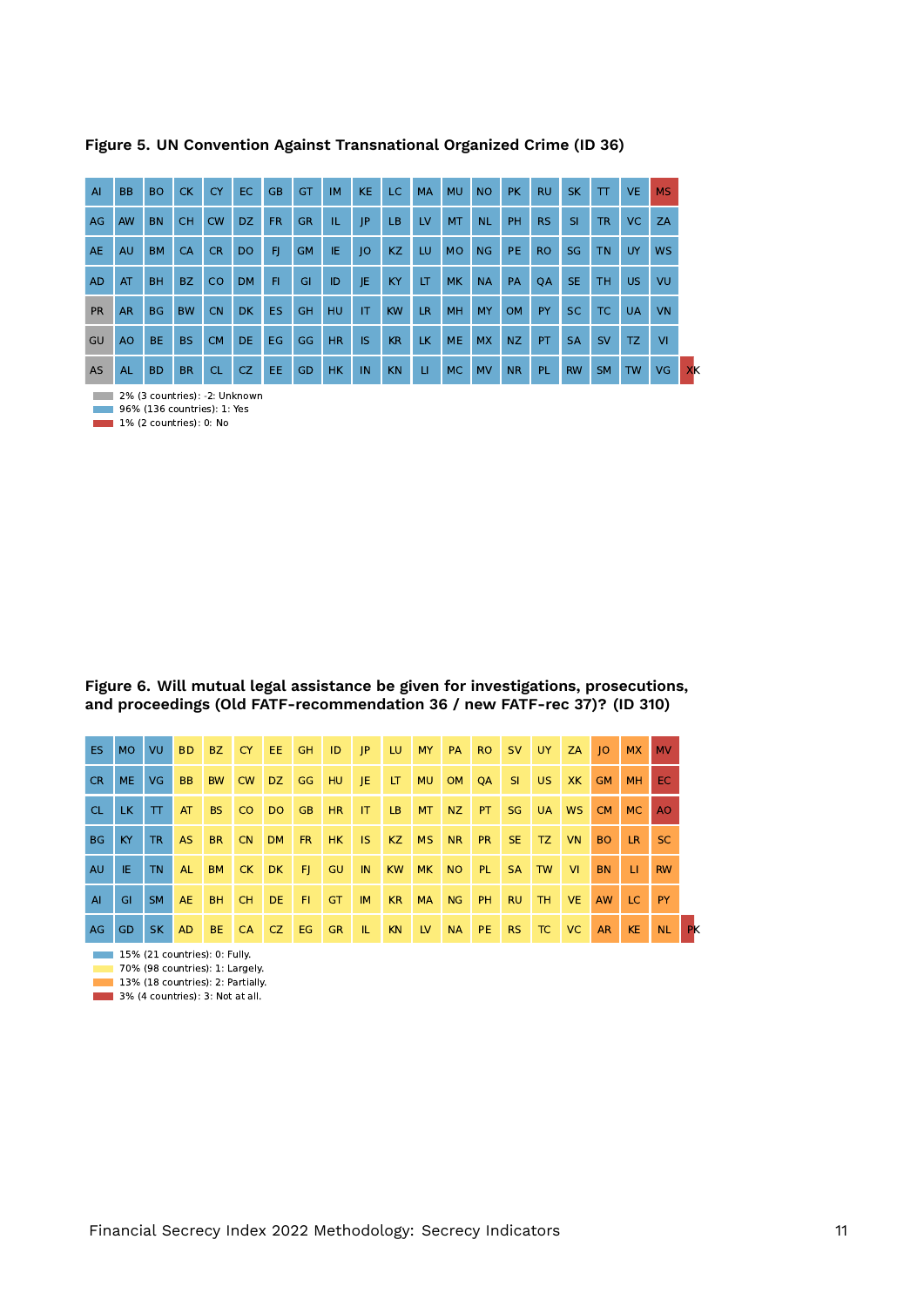#### **Figure 7. Is mutual legal assistance given without the requirement of dual criminality (only old FATF recommendation 37)? (ID 311)**

| AU        | <b>BW</b> | CR.             | FI.       | GU        | <b>IM</b>      | KY I         | <b>MT</b> | PA        | <b>RS</b> | SK I      | <b>TW</b>      | VU        | BG        | - JE -    | VG .      | EE.       | <b>MH</b> | <b>RW</b> | AO.       |
|-----------|-----------|-----------------|-----------|-----------|----------------|--------------|-----------|-----------|-----------|-----------|----------------|-----------|-----------|-----------|-----------|-----------|-----------|-----------|-----------|
| AT        | BS.       | CO <sub>1</sub> | <b>ES</b> | GT        | -ID-           | <b>KR</b>    | <b>MO</b> | <b>NZ</b> | PT.       | SI.       | $\top$         | <b>VN</b> | <b>AW</b> | GG.       | VC.       | DE.       | <b>ME</b> | <b>PY</b> | <b>OA</b> |
| <b>AS</b> | <b>BM</b> | CN              | EG        | <b>GR</b> | IE.            | <b>KN</b>    | MA        | NO        | <b>PR</b> | SG        | <b>TR</b>      | VI        | AR.       | GD.       | <b>SV</b> | <b>CW</b> | MC.       | <b>OM</b> | <b>MV</b> |
| <b>AL</b> | <b>BH</b> | CL.             | <b>DO</b> | GI        | ID             | $\mathsf{J}$ | LV        | <b>NG</b> | <b>PL</b> | <b>SE</b> | TN             | UY        | AI        | FR.       | RO.       | CM.       | LB.       | NR.       | LR.       |
| AG        | <b>BE</b> | CK              | <b>DK</b> | <b>GH</b> | HU             | O            | LT .      | MY        | PK        | <b>SC</b> | TH <sub></sub> | US.       | ZA        | DZ.       | <b>NA</b> | BZ.       | KZ        | <b>NL</b> | <b>KE</b> |
| <b>AE</b> | BD.       | CH.             | CZ        | <b>GB</b> | H <sub>R</sub> | $\mathsf{I}$ | LK        | <b>MX</b> | PH        | <b>SA</b> | TC             | <b>UA</b> | XK        | <b>DM</b> | LU.       | BO.       | <b>KW</b> | MS.       | <b>GM</b> |
| AD        | <b>BB</b> | CA              | <b>CY</b> | - FI      | HK             | IS.          | LC        | <b>MU</b> | PE        | <b>RU</b> | <b>SM</b>      | TZ        | WS        | <b>BR</b> | LI.       | <b>BN</b> | IN.       | MK.       | VE.       |

67% (94 countries): -3: Not applicable

13% (18 countries): 0: Fully.

 $\blacksquare$  16% (22 countries): 1: Largely.  $\blacksquare$  4% (5 countries): 2: Partially.

**1% (2 countries): 3: Not at all.** 

#### **Figure 8. Is mutual legal assistance given concerning identification, freezing, seizure and confiscation of property (FATF recommendation 38)? (ID 312)**

| <b>CW</b>      | KN. | TR              | AT        | <b>BR</b> | CZ.       | <b>FR</b> | HU.       | $\mathsf{I}$ | LK MO       |           | <b>NR</b> | <b>RU</b> | TC        | VU.       | BO.       | KZ             | <b>OM</b> | XK.       | <b>PY</b> |               |
|----------------|-----|-----------------|-----------|-----------|-----------|-----------|-----------|--------------|-------------|-----------|-----------|-----------|-----------|-----------|-----------|----------------|-----------|-----------|-----------|---------------|
| CO.            | GR. | TH.             | AS.       | <b>BM</b> | CR.       | FL.       | HK        | IS.          | -Ш.         | <b>MK</b> | NO        | <b>RS</b> | <b>SV</b> | - VII     | <b>BN</b> | <b>KE</b>      | <b>NL</b> | VN.       | <b>PK</b> |               |
| <b>CN</b>      | GI. | SM.             | AG        | <b>BH</b> | CK        | EG        | <b>GU</b> | IN           | LB          | <b>MH</b> | <b>NG</b> | <b>RO</b> | <b>SK</b> | <b>UY</b> | <b>AW</b> | HR.            | <b>NA</b> | VE.       | <b>MV</b> |               |
| CL.            | GB. | PT <sup>1</sup> | <b>AE</b> | <b>BG</b> | CH        | EE.       | <b>GT</b> | IM.          | <b>KY</b>   | <b>ME</b> | MY        | <b>PR</b> | SI.       | <b>US</b> | <b>AR</b> | <b>GM</b>      | <b>MX</b> | TT        | <b>LR</b> |               |
| <b>BW</b>      | FI. | <b>PH</b>       | AD.       | BE.       | <b>CA</b> | DO GH     |           | -IL.         | KW          | IV        | <b>MU</b> | PL.       | SG.       | <b>UA</b> | <b>AL</b> | DZ             | MC        | TN.       | 10        |               |
| <b>AU</b>      | ES. | PE.             | <b>VG</b> | <b>BD</b> | BZ.       | DK GG     |           | IE.          | $ $ $ $ $ $ | LU.       | MT.       | PA        | SE.       | TZ        | <b>ZA</b> | D <sub>M</sub> | <b>MA</b> | <b>RW</b> | EC.       |               |
| $\overline{A}$ | CY. | KR.             | VC        | <b>BB</b> | <b>BS</b> | DE        | GD        | ID           | - JE        | LT        | MS        | NZ        | <b>SA</b> | TW        | <b>WS</b> | CM             | LC.       | QA        | AO        | <sub>SC</sub> |

**16% (23 countries): 0: Fully.** 

60% (84 countries): 1: Largely.

18% (26 countries): 2: Partially.

**6% (8 countries): 3: Not at all.**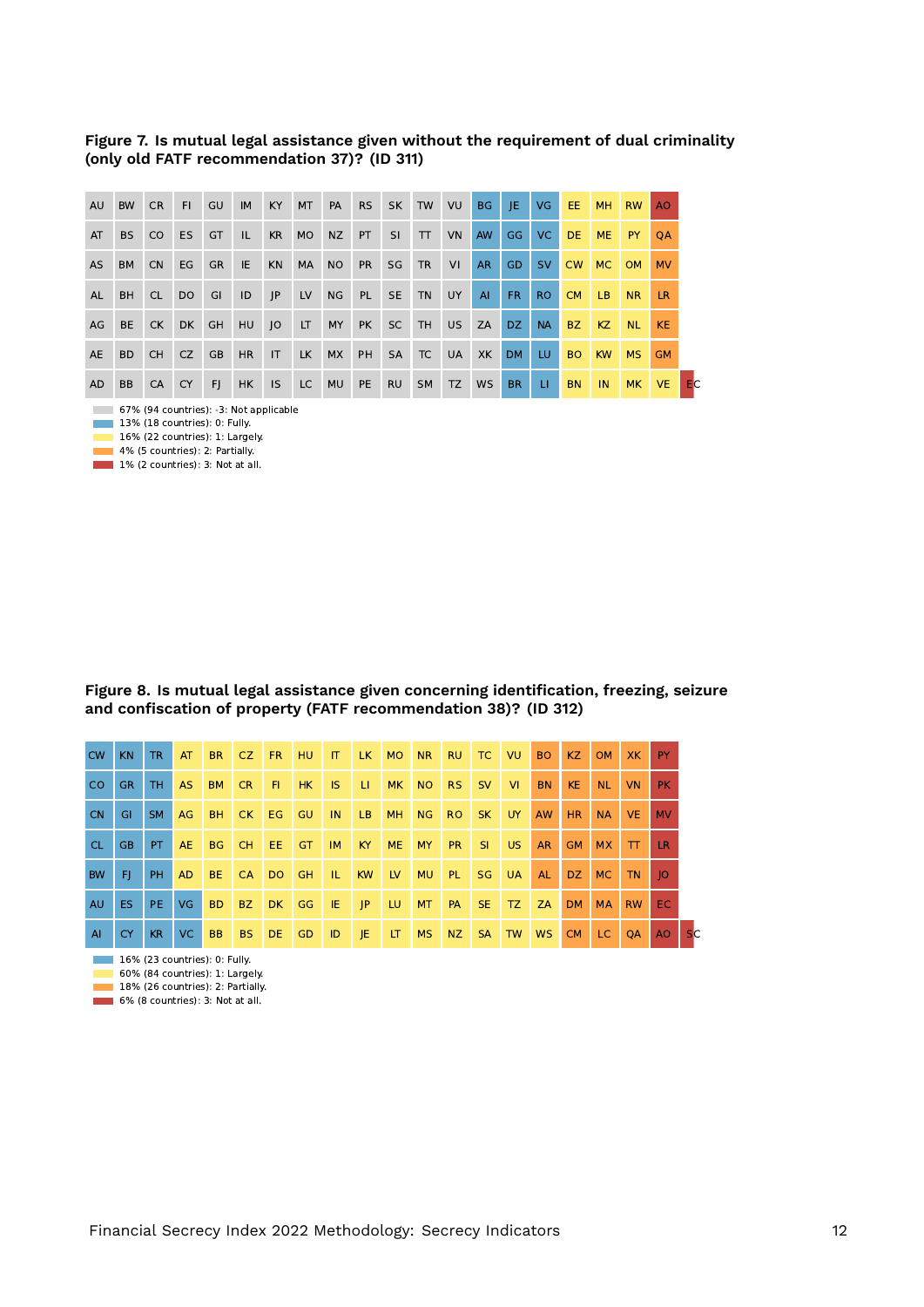**Figure 9. Are countries effectively and constructively executing extradition requests in relation to money laundering and terrorist financing, without undue delay (FATF recommendation 39)? (ID 313)**

| <b>CA</b> | <b>GG</b> | KY           | TC        | VU        | <b>BB</b> | <b>BW</b> | DE.       | FR.  | IN        | LC -         | <b>ME</b> | <b>NG</b> | <b>PR</b> | SK        | VI        | FL.       | -11       | <b>RW</b> | <b>MV</b> |
|-----------|-----------|--------------|-----------|-----------|-----------|-----------|-----------|------|-----------|--------------|-----------|-----------|-----------|-----------|-----------|-----------|-----------|-----------|-----------|
| <b>BO</b> | <b>GD</b> | $\mathsf{I}$ | SM.       | <b>VG</b> | <b>AW</b> | <b>BS</b> | CZ.       | FL.  | ID        | LB.          | <b>MC</b> | MY        | <b>PL</b> | SI.       | VE.       | DO.       | KZ.       | PY.       | EC.       |
| <b>BM</b> | <b>GB</b> | <b>IM</b>    | SE.       | VC.       | <b>AS</b> | <b>BR</b> | <b>CW</b> | EG.  | HU        | <b>KW</b>    | <b>MA</b> | <b>MX</b> | <b>PK</b> | <b>SG</b> | UY.       | <b>CM</b> | <b>KN</b> | <b>PH</b> | BZ.       |
| <b>BG</b> | ES.       | TL.          | RO.       | TZ.       | AL.       | BN CO     |           | EE.  | HR.       | KR.          | <b>LV</b> | <b>MU</b> | <b>PA</b> | <b>SA</b> | US.       | <b>AR</b> | KE.       | <b>NR</b> | AO.       |
| <b>AU</b> | <b>CY</b> | IE.          | PT.       | T         | AI        | BH        | <b>CN</b> | DZ   | HK        | P            | LU.       | <b>MS</b> | OM        | <b>RU</b> | <b>UA</b> | ZA        | IO        | <b>NL</b> | <b>XK</b> |
| AT        | CR.       | <b>GR</b>    | PE.       | <b>TR</b> | AG        | BE CL     |           | DM . | <b>GU</b> | $\mathsf{E}$ | <b>LT</b> | MO        | NZ        | <b>RS</b> | <b>TW</b> | <b>WS</b> | <b>GM</b> | MH.       | <b>SV</b> |
| <b>AE</b> | CK.       | GI           | <b>MT</b> | <b>TN</b> | <b>AD</b> | <b>BD</b> | CH.       | DK.  | <b>GT</b> | IS.          | LK.       | <b>MK</b> | <b>NO</b> | QA        | <b>TH</b> | <b>VN</b> | <b>GH</b> | LR.       | SC.       |

**25% (35 countries): 0: Fully.** 57% (80 countries): 1: Largely.

15% (21 countries): 2: Partially.

4% (5 countries): 3: Not at all.

**Figure 10. Is the widest range of international cooperation rapidly, constructively and effectively provided by competent authorities to their foreign counterparts in relation to anti-money laundering and terrorist financing (FATF recommendation 40)? (ID 314)**

| CY.       | PR.  | $V\Gamma$ | B <sub>D</sub> | CA DE     |       | FR 1  | HK        | <b>IS</b>      | <b>LT</b> | <b>MT</b> | NO PL     |    | -SI       | $\mathbf{T}$ | <b>WS</b> | CH.       | KE.       | MC        | <b>AR</b> |
|-----------|------|-----------|----------------|-----------|-------|-------|-----------|----------------|-----------|-----------|-----------|----|-----------|--------------|-----------|-----------|-----------|-----------|-----------|
| CR.       | IE.  | VG        | <b>BB</b>      | <b>BW</b> | CZ    | - FL  | GT        | IN.            | LB.       | <b>MS</b> | NL        | PK | <b>SG</b> | <b>TR</b>    | VU.       | BZ.       | IO        | <b>MA</b> | TC        |
| BM        | IT.  | VE.       | AT             |           | BS CW | FL.   | <b>GR</b> | IM.            | KZ        | MO.       | NG PH     |    | SC.       | TN           | VN.       | BO.       | HR.       | LR 1      | <b>OA</b> |
| <b>BG</b> | GU.  | VC.       | AL.            | <b>BR</b> | CO.   | EG    | GI.       | $\blacksquare$ | KY        | <b>MH</b> | <b>NA</b> | PE | <b>SA</b> | TH.          | UY.       | <b>AW</b> | <b>GM</b> | LK PY     |           |
| <b>AU</b> | GG - | US.       | AG             | <b>BN</b> | CN.   | DO GH |           | IE.            | <b>KR</b> | <b>ME</b> | <b>MY</b> | PA | <b>RU</b> | <b>SV</b>    | <b>UA</b> | AO.       | EC.       | - LE      | <b>NR</b> |
| AS.       | ES.  | SE.       | <b>AE</b>      | <b>BH</b> | CL.   | DM    | <b>GD</b> | ID             | <b>KN</b> | LV.       | MX        | OM | <b>RS</b> | <b>SM</b>    | TZ.       | ZA        |           | DZ LC     | <b>MV</b> |
| AI        | EE.  | RO.       | AD.            | BE.       | CK    | DK    | GB        | <b>HU</b>      | P         | LU.       | <b>MU</b> | NZ | PT.       | <b>SK</b>    | TW        | XK.       | CM        | <b>KW</b> | <b>MK</b> |

 $15%$  (21 countries): 0: Fully.

66% (93 countries): 1: Largely.

18% (25 countries): 2: Partially.

1% (2 countries): 3: Not at all.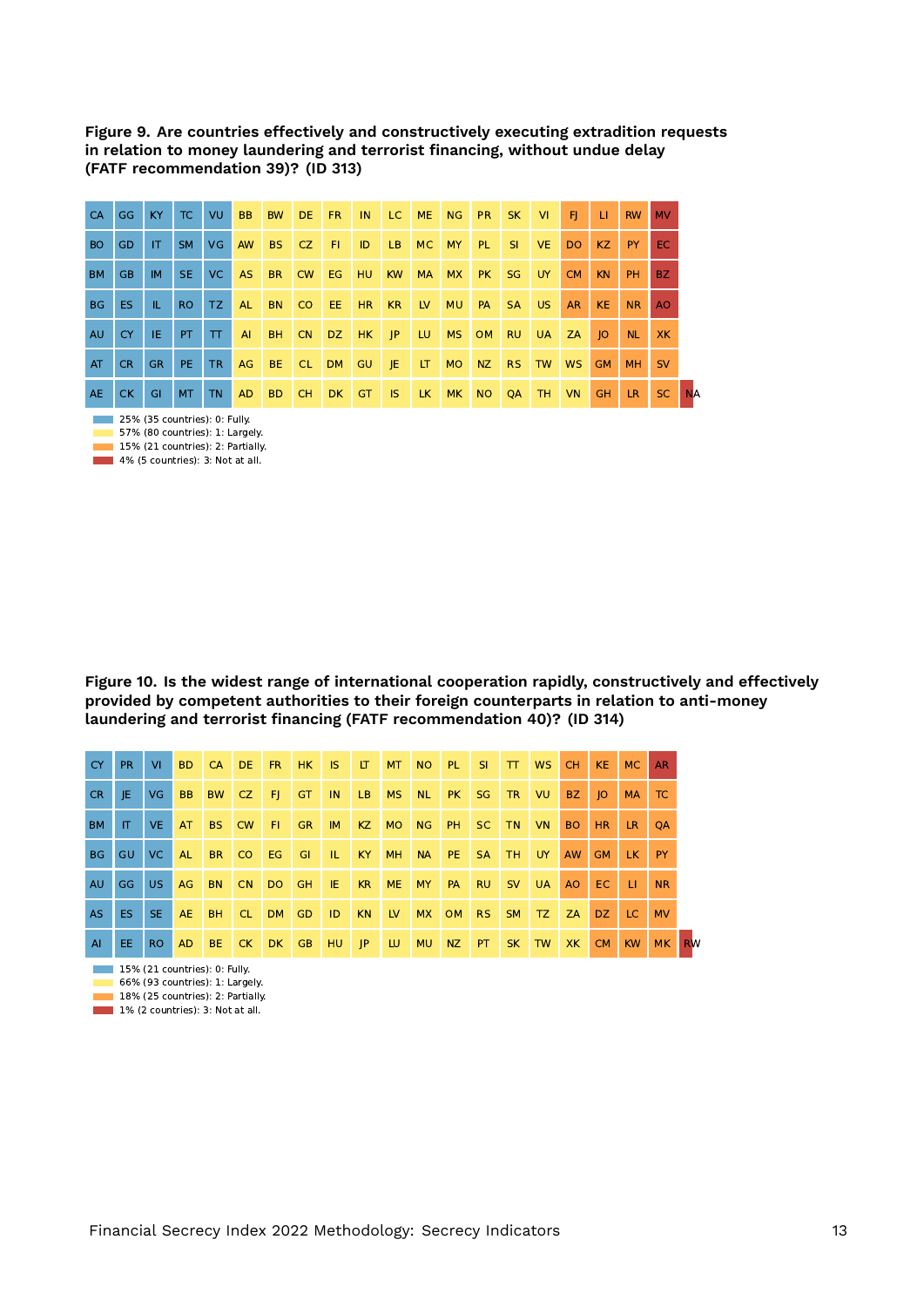**Figure 11. International co-operation delivers appropriate information, financial intelligence, and evidence, and facilitates action against criminals and their assets (Immediate Outcome 2 of the effectiveness assessments under FATF 2013/2017 methodology)? (ID 469)**

| BO.  | DZ.       | IN        | LR.       | <b>MV</b> | <b>RO</b> | FL.       | BD.       | <b>CO</b>           | ES. | HK -      | IS.       | <b>MO</b>    | PT.       | <b>TW</b> | <b>BS</b> | LC.       | <b>RS</b> | UY .      | SC.       |
|------|-----------|-----------|-----------|-----------|-----------|-----------|-----------|---------------------|-----|-----------|-----------|--------------|-----------|-----------|-----------|-----------|-----------|-----------|-----------|
| BN.  | DM .      | <b>GM</b> | $\Box$    | <b>MS</b> | <b>OA</b> | <b>AU</b> | AT        | <b>CL7</b>          | EG  | <b>GU</b> | IM        | <b>LV</b>    | <b>PR</b> | <b>TR</b> | <b>BB</b> | KY        | <b>PK</b> | <b>UA</b> | NG        |
| BG   | DE GG     |           | LB        | <b>MK</b> |           | PY VG     | AS        | $CK$ DO $\parallel$ |     | GT.       | TL.       | LT.          | PL.       | TH.       | <b>AL</b> | <b>KN</b> | PH.       | TZ.       | LK.       |
| AW.  | <b>CW</b> | GD        | <b>KZ</b> | <b>MH</b> | <b>OM</b> | VE 1      | AD.       | <b>CA</b>           | DK  | GR.       | <b>IE</b> | KR           | PE.       | <b>SK</b> | AG        | F         | <b>PA</b> | TTI       | <b>AE</b> |
| AR - | <b>CM</b> | <b>FR</b> | <b>KW</b> | <b>ME</b> | <b>NR</b> | VC .      | <b>SM</b> | <b>BM</b>           | CZ  | GI.       | D         | $ $ $ $ $ $  | NO        | SI.       | <b>WS</b> | <b>CN</b> | MY        | <b>TN</b> | ZA        |
| AO.  | BZ        | EE.       | <b>KE</b> | MC        | <b>NL</b> | SV        | SE.       | <b>BH</b>           | CY  | <b>GH</b> | HU 10     |              | <b>MX</b> | SG.       | <b>VI</b> | CH.       | <b>MU</b> | TC.       | XK.       |
| AI   | <b>BR</b> | EC        | JE        | LU        | <b>NA</b> | <b>RW</b> | NZ        | BE.                 | CR. | <b>GB</b> | HR.       | $\mathsf{I}$ | MT.       | <b>RU</b> | US.       | <b>BW</b> | <b>MA</b> | <b>SA</b> | <b>VN</b> |

33% (47 countries): -3: Not applicable

4% (5 countries): 0: Yes, high level of effectiveness.

40% (56 countries): 1: Significant level of effectiveness.

20% (28 countries): 2: No, moderate level of effectiveness.

4% (5 countries): 3: No, low level of effectiveness.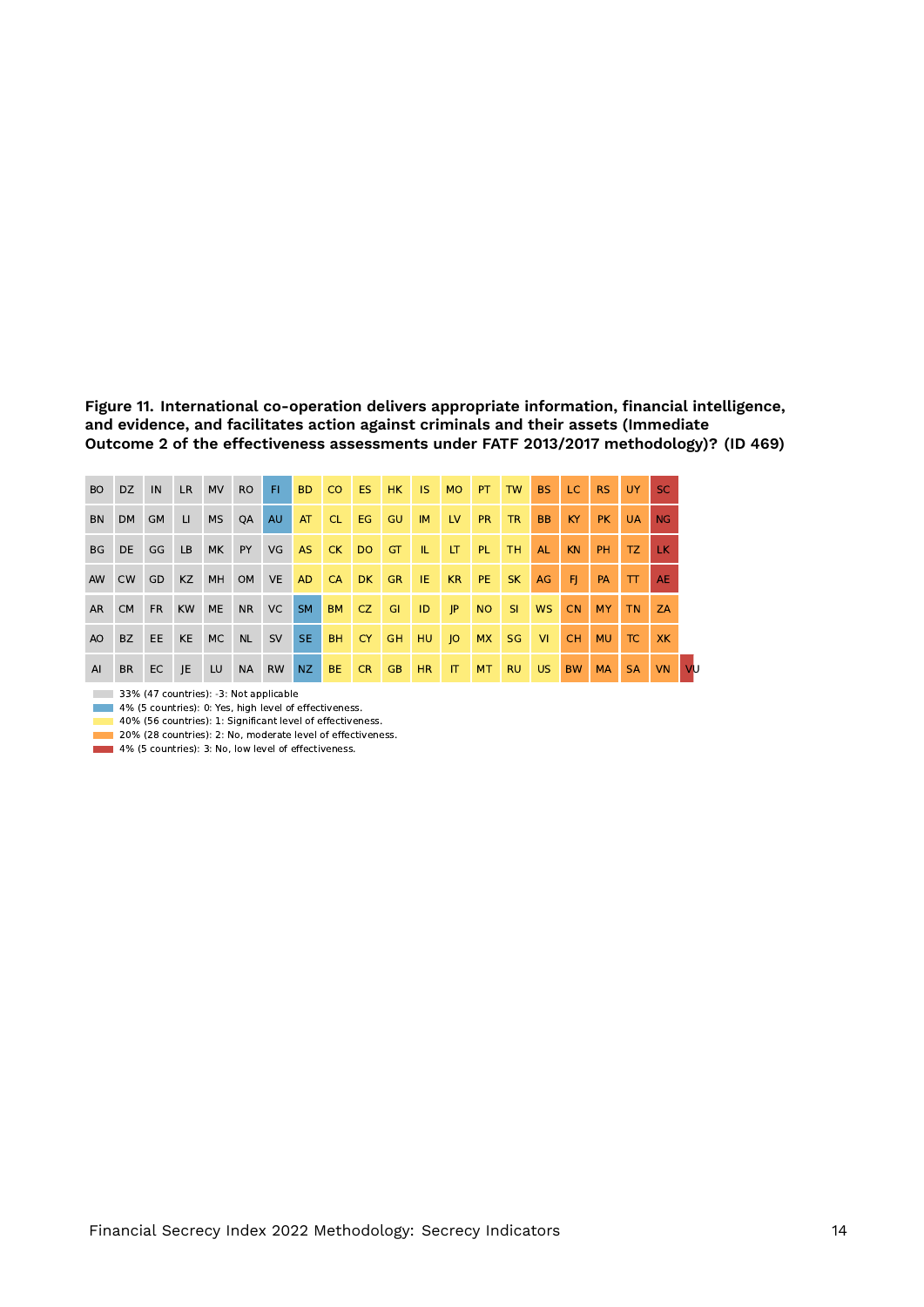| <b>Secrecy score</b>           |     | <b>ISO2: Country Name</b>   |                      | <b>Secrecy score</b>     |     | <b>ISO2: Country Name</b>          |
|--------------------------------|-----|-----------------------------|----------------------|--------------------------|-----|------------------------------------|
| 30                             | AD: | Andorra                     | 20                   |                          | KW: | Kuwait                             |
| 20<br>m.                       | AE: | <b>United Arab Emirates</b> | 14                   | -0                       | KY: | Cayman Islands                     |
| 17<br>-0                       |     | AG: Antigua and Barbuda     | 24                   | $\overline{\phantom{a}}$ | KZ: | Kazakhstan                         |
| 16<br>-0                       | AI: | Anguilla                    | 18                   | $\blacksquare$           | LB: | Lebanon                            |
| 24<br>$\rightarrow$            | AL: | Albania                     | 30                   |                          | LC: | St. Lucia                          |
| 59                             |     | AO: Angola                  | 23                   |                          | LI: | Liechtenstein                      |
| 30                             | AR: | Argentina                   | 36                   |                          | LK: | Sri Lanka                          |
| 64                             | AS: | American Samoa              | 36                   |                          | LR: | Liberia                            |
| 14<br>×.                       | AT: | Austria                     | 18                   | $-1$                     | LT: | Lithuania                          |
| 0                              |     | AU: Australia               | 14                   | -0                       | LU: | Luxembourg                         |
| 36                             |     | AW: Aruba                   | 18                   | -a                       | LV: | Latvia                             |
| 33                             | BB: | <b>Barbados</b>             | 26                   |                          | MA: | Morocco                            |
| 30                             | BD: | Bangladesh                  | 39                   |                          | MC: | Monaco                             |
| 18<br>$\equiv$                 | BE: | Belgium                     | 14                   |                          | ME: | Montenegro                         |
| 4<br>$\bullet$                 | BG: | Bulgaria                    | 24                   | $\overline{\phantom{a}}$ | MH: | Marshall Islands                   |
| 18<br>- 0                      | BH. | <b>Bahrain</b>              | 20                   | -0                       | MK: | North Macedonia                    |
| 11<br>4                        | BM: | Bermuda                     | 14                   |                          |     | MO: Macao                          |
| 24<br>- 1                      | BN: | Brunei                      |                      |                          |     |                                    |
| 36                             | BO. | Bolivia                     | 55                   |                          | MS: | Montserrat                         |
| 14                             | BR: | Brazil                      | 14                   | -A                       | MT. | Malta                              |
| $\rightarrow$                  | BS: | <b>Bahamas</b>              | 20                   | $\blacksquare$           | MU: | Mauritius                          |
| 20                             |     |                             | 43                   |                          | MV: | Maldives                           |
| 17<br>-0                       | BW: | Botswana                    | 24                   |                          | MX: | Mexico                             |
| 27                             | BZ: | Belize                      | 20                   | $\blacksquare$           | MY: | Malaysia                           |
| 14<br>m i                      | CA: | Canada                      | 24                   | <u>e de la p</u>         | NA: | Namibia                            |
| 24<br><u>e d</u>               | CH: | Switzerland                 | 24                   | $\sim$                   | NG. | Nigeria                            |
| 14<br>$\blacksquare$           | CK: | Cook Islands                | 26                   |                          | NL: | Netherlands                        |
| 11<br>÷                        | CL: | Chile                       | 18                   | -â                       | NO: | Norway                             |
| 30<br>$\rightarrow$            |     | CM: Cameroon                | 24                   | <u> este</u>             | NR: | Nauru                              |
| 17<br>$\overline{\phantom{a}}$ | CN: | China                       | 14                   | -0                       | NZ: | New Zealand                        |
| 14<br>-0                       |     | CO: Colombia                | 20                   | m.                       |     | OM: Oman                           |
| 7<br>●                         | CR: | Costa Rica                  | 20                   |                          |     |                                    |
| 26<br>$\overline{\phantom{a}}$ |     | CW: Curacao                 |                      | $\overline{\phantom{a}}$ | PA: | Panama                             |
| 7<br>O                         | CY: | Cyprus                      | 11                   |                          | PE: | Peru                               |
| 18<br>-0                       | CZ: | Czechia                     | 32                   |                          | PH: | Philippines                        |
| 18<br>-a                       | DE: | Germany                     | 34                   |                          | PK: | Pakistan                           |
| 18<br>-a                       | DK: | Denmark                     | 18                   |                          | PL: | Poland                             |
|                                | DM: |                             | 64                   |                          | PR: | Puerto Rico                        |
| 17<br>-0                       |     | Dominica                    | 11                   |                          | PT: | Portugal                           |
| 20<br>$\blacksquare$           | DO: | Dominican Republic          | 33                   |                          | PY: | Paraguay                           |
| 32                             | DZ: | Algeria                     | 26                   |                          | QA: | Qatar                              |
| 46                             | EC: | Ecuador                     | 7                    |                          | RO. | Romania                            |
| 14<br>- 1                      | EE: | Estonia                     | 20                   | =0                       | RS: | Serbia                             |
| 30                             | EG: | Egypt                       | 18                   |                          | RU: | Russia                             |
| 4                              | ES: | Spain                       | 46                   |                          | RW: | Rwanda                             |
| 14<br>z.                       | FI: | Finland                     | 20                   |                          | SA. | Saudi Arabia                       |
| 32                             | FJ: | Fiji                        | 36                   |                          | SC: |                                    |
| 14<br>×.                       | FR: | France                      |                      |                          |     | Seychelles                         |
| 11<br>÷                        |     | GB: United Kingdom          | 7                    |                          | SE: | Sweden                             |
| 7                              | GD: | Grenada                     | 18                   | <u>e d</u>               | SG: | Singapore                          |
| 7                              |     | GG: Guernsey                | 18                   | -0                       | SI: | Slovenia                           |
| 20<br><b>Service</b>           |     | GH: Ghana                   | 14                   | -0                       | SK: | Slovakia                           |
| 20<br>-4                       | GI. | Gibraltar                   | 16                   | -4                       | SM: | San Marino                         |
| 45                             |     | GM: Gambia                  | 17                   | ٢Ō                       | SV: | El Salvador                        |
| 11<br>a s                      |     | GR: Greece                  | 45                   |                          |     | TC: Turks and Caicos Islands       |
| 18<br>-0                       | GT: | Guatemala                   | 26                   |                          | TH: | Thailand                           |
| 64                             | GU: | Guam                        | 16                   |                          | TN: | Tunisia                            |
| 18                             | HK: | Hong Kong                   | $\overline{7}$       |                          | TR: | Turkey                             |
| - 1                            |     |                             | 29                   |                          | TT: | Trinidad and Tobago                |
| 24<br>$\overline{\phantom{a}}$ | HR: | Croatia                     | 18                   |                          |     | TW: Taiwan                         |
| 18<br>-0                       | HU. | Hungary                     | 30                   |                          | TZ: | Tanzania                           |
| 18<br>$\blacksquare$           | ID: | Indonesia                   | 20                   | $\equiv$                 | UA: | Ukraine                            |
| 11<br>-0                       | IE: | Ireland                     |                      |                          |     |                                    |
| 14<br>-0                       | IL: | Israel                      | 26                   | $\blacksquare$           | US: | <b>United States</b>               |
| 14<br>$\blacksquare$           | IM: | Isle of Man                 | 20                   | $\rightarrow$            | UY: | Uruguay                            |
| 18<br>-a                       | IN: | India                       | 16                   | -0                       |     | VC: St. Vincent and the Grenadines |
| 18<br>-0                       | IS: | Iceland                     | 30                   |                          | VE: | Venezuela                          |
| 11<br>$\bullet$                | IT: | Italy                       | 0                    |                          |     | VG: British Virgin Islands         |
| 11<br>-0                       | JE: | lersev                      | 26                   |                          | VI: | US Virgin Islands                  |
| 33<br><b>Contract</b>          | JO: | Jordan                      | 36                   |                          |     | VN: Vietnam                        |
| 18                             | JP: | Japan                       | 17                   | m.                       |     | VU: Vanuatu                        |
| 32                             | KE: | Kenya                       | 18                   | -0                       |     | WS: Samoa                          |
| 32                             | KN: | St. Kitts and Nevis         | 64                   |                          | XK: | Kosovo                             |
|                                |     |                             | 20                   |                          | ZA: | South Africa                       |
| 14                             | KR: | South Korea                 |                      |                          |     |                                    |
|                                |     |                             | <b>Secrecy Score</b> |                          |     |                                    |
|                                |     |                             |                      |                          |     |                                    |
| Moderately Secretive <         |     |                             |                      |                          |     | > Extremely Secretive              |

#### **Figure 12. International Legal Cooperation: Secrecy Scores**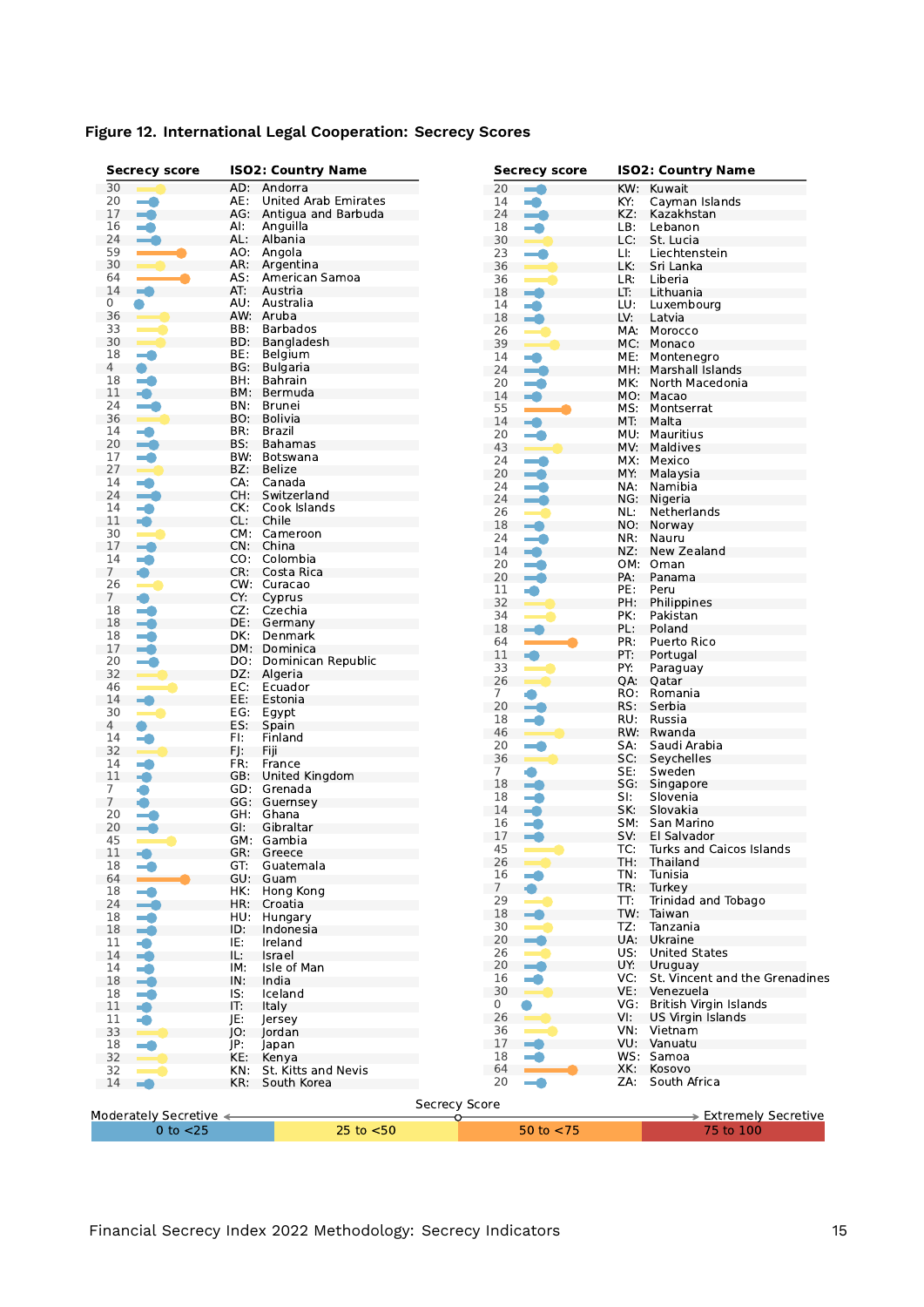<span id="page-15-17"></span>

- <span id="page-15-0"></span>[1.](#page-0-0) Signature alone is insufficient, ratification is required.
- <span id="page-15-1"></span>[2.](#page-0-1) As of Financial Secrecy Index 2018, we do not include as a subcomponent the [United Nations](https://www.unodc.org/unodc/en/treaties/illicit-trafficking.html) [Convention against Illicit Traffic in Narcotic Drugs and Psychotropic Substances](https://www.unodc.org/unodc/en/treaties/illicit-trafficking.html). This is because by 2018, the convention had already been ratified by all jurisdictions we assess.
- <span id="page-15-2"></span>[3.](#page-0-2) OECD and Council of Europe. *Convention on Mutual Administrative Assistance in Tax Matters*. 1988, amended by Protocol in 2010. URL: https://read.oecd - ilibrary.org/taxation/the - multilateral [convention-on-mutual-administrative-assistance-in-tax-matters\\_9789264115606-en#page1](https://read.oecd-ilibrary.org/taxation/the-multilateral-convention-on-mutual-administrative-assistance-in-tax-matters_9789264115606-en#page1) (visited on 06/05/2022).
- <span id="page-15-3"></span>[4.](#page-1-1) Markus Meinzer. *Analysis of the CoE/OECD Convention on Administrative Assistance in Tax Matters, as Amended in 2010*. Feb. 2012. URL: [http://www.taxjustice.net/cms/upload/CoE-OECD-Convention-TJN-](http://www.taxjustice.net/cms/upload/CoE-OECD-Convention-TJN-Briefing.pdf)[Briefing.pdf](http://www.taxjustice.net/cms/upload/CoE-OECD-Convention-TJN-Briefing.pdf) (visited on 03/05/2022).
- <span id="page-15-13"></span><span id="page-15-12"></span><span id="page-15-4"></span>[5.](#page-1-2) The official site of the convention is here:. $^{26}$  $^{26}$  $^{26}$  A succinct summary of the convention's measures can be found here:  $27$
- <span id="page-15-5"></span>[6.](#page-2-0) United Nations. *International Convention for the Suppression of the Financing of Terrorism*. Dec. 1999. URL: <https://www.un.org/law/cod/finterr.htm> (visited on 12/04/2022).
- <span id="page-15-6"></span>[7.](#page-2-1) United Nations. *United Nations Convention against Transnational Organized Crime and the Protocols Thereto*. Nov. 2000. URL: <https://www.unodc.org/unodc/en/organized-crime/intro/UNTOC.html> (visited on 12/04/2022).
- <span id="page-15-7"></span>[8.](#page-2-2) United Nations. *United Nations Treaty Collection*. URL: <https://treaties.un.org/> (visited on 12/04/2022).
- <span id="page-15-8"></span>[9.](#page-2-3) OECD. *Jurisdictions Participating in the Convention on Mutual Administrative Assistance in Tax Matters*. Dec. 2021. URL: [http://www.oecd.org/tax/exchange-of-tax-information/Status\\_of\\_convention.pdf](http://www.oecd.org/tax/exchange-of-tax-information/Status_of_convention.pdf) (visited on 06/05/2022).
- <span id="page-15-15"></span><span id="page-15-14"></span><span id="page-15-9"></span>[10.](#page-2-4) The (new) 2013/2017 recommendations and corresponding methodology to assess compliance can be viewed at:.<sup>[28](#page-17-1)</sup> The (old) 2003 recommendations can be viewed at.<sup>[29](#page-17-2)</sup> The 2003 recommendations include 40 recommendations and 9 special recommendations on terrorist financing, and are referred to jointly as the FATF Recommendations. For the methodology for assessing compliance with the FATF Recommendations, see:.[30](#page-17-3)
- <span id="page-15-16"></span><span id="page-15-11"></span><span id="page-15-10"></span>[11.](#page-2-5) Tax Justice Network. *Secrecy Indicator 17: Anti-Money Laundering*. Tax Justice Network, 2022. URL: [https://fsi.taxjustice.net/fsi2022/KFSI-17.pdf.](https://fsi.taxjustice.net/fsi2022/KFSI-17.pdf)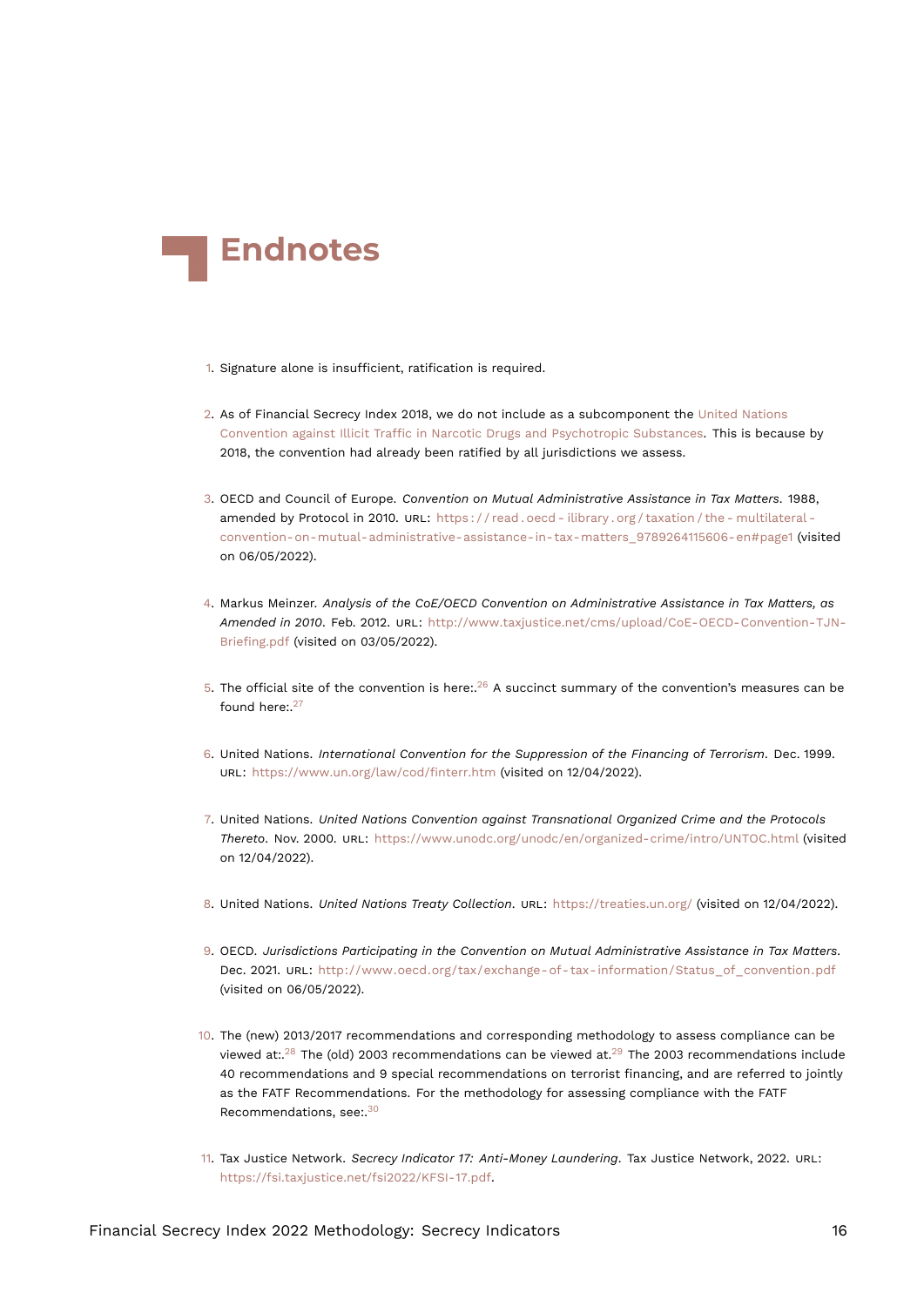- <span id="page-16-17"></span><span id="page-16-0"></span>[12.](#page-3-0) In order to keep the measurement in line with SI 1 (where we are including some recommendations from the FATF), we attribute a 10% secrecy score for non-compliant, 6.5% for partially compliant, 3.5% for largely compliant and zero secrecy for fully compliant answers.
- <span id="page-16-15"></span><span id="page-16-1"></span>[13.](#page-3-1) Financial Action Task Force. *Financial Action Task Force on Money Laundering. The Forty Recommendations.* June 2003. URL: [http : / / www . fatf](http://www.fatf-gafi.org/media/fatf/documents/recommendations/pdfs/FATF%20Recommendations%202003.pdf)  [gafi.org/media/fatf/documents/recommendations/pdfs/FATF%20Recommendations%202003.pdf](http://www.fatf-gafi.org/media/fatf/documents/recommendations/pdfs/FATF%20Recommendations%202003.pdf) (visited on 12/04/2022).
- <span id="page-16-16"></span><span id="page-16-2"></span>[14.](#page-3-2) Financial Action Task Force (FATF). *Methodology For Assessing Technical Compliance With The FATF Recommendations And The Effectiveness Of AML/CFT Systems*. 2017. URL: [www.fatf- gafi.org/media/](www.fatf-gafi.org/media/fatf/documents/methodology/FATF%20Methodology-March%202017-Final.pdf) [fatf/documents/methodology/FATF%20Methodology-March%202017-Final.pdf](www.fatf-gafi.org/media/fatf/documents/methodology/FATF%20Methodology-March%202017-Final.pdf) (visited on 12/04/2022).
- <span id="page-16-3"></span>[15.](#page-3-3) Financial Action Task Force, *[Financial Action Task Force on Money Laundering. The Forty](#page-16-15) [Recommendations.](#page-16-15)* p.10.
- <span id="page-16-4"></span>[16.](#page-4-0) Tax Justice Network, *[Secrecy Indicator 17: Anti-Money Laundering](#page-15-11)*.
- <span id="page-16-5"></span>[17.](#page-4-1) Financial Action Task Force, *[Financial Action Task Force on Money Laundering. The Forty](#page-16-15) [Recommendations.](#page-16-15)* p.10.
- <span id="page-16-6"></span>[18.](#page-4-2) Financial Action Task Force (FATF), *[Methodology For Assessing Technical Compliance With The FATF](#page-16-16) [Recommendations And The Effectiveness Of AML/CFT Systems](#page-16-16)*, p.28.
- <span id="page-16-7"></span>[19.](#page-4-3) Financial Action Task Force, *[Financial Action Task Force on Money Laundering. The Forty](#page-16-15) [Recommendations.](#page-16-15)* pp.10-11.
- <span id="page-16-8"></span>[20.](#page-4-4) Financial Action Task Force (FATF), *[Methodology For Assessing Technical Compliance With The FATF](#page-16-16) [Recommendations And The Effectiveness Of AML/CFT Systems](#page-16-16)*, p.29.
- <span id="page-16-9"></span>[21.](#page-4-5) Financial Action Task Force, *[Financial Action Task Force on Money Laundering. The Forty](#page-16-15) [Recommendations.](#page-16-15)* p.11.
- <span id="page-16-10"></span>[22.](#page-5-0) Financial Action Task Force (FATF), *[Methodology For Assessing Technical Compliance With The FATF](#page-16-16) [Recommendations And The Effectiveness Of AML/CFT Systems](#page-16-16)*, pp.29-30.
- <span id="page-16-11"></span>[23.](#page-5-1) United States Department of Justice. *Attorney General Merrick B. Garland Announces Launch of Task Force KleptoCapture*. Mar. 2022. URL: [https://www.justice.gov/opa/pr/attorney-general-merrick-b](https://www.justice.gov/opa/pr/attorney-general-merrick-b-garland-announces-launch-task-force-kleptocapture)[garland-announces-launch-task-force-kleptocapture](https://www.justice.gov/opa/pr/attorney-general-merrick-b-garland-announces-launch-task-force-kleptocapture) (visited on 13/04/2022).
- <span id="page-16-12"></span>[24.](#page-6-1) UNCAC Coalition. *UNCAC Review Mechanism*. URL: [https://uncaccoalition.org/uncac- review/uncac](https://uncaccoalition.org/uncac-review/uncac-review-mechanism)[review-mechanism](https://uncaccoalition.org/uncac-review/uncac-review-mechanism) (visited on 08/05/2022).
- <span id="page-16-13"></span>[25.](#page-6-2) OECD. *Behind the Corporate Veil: Using Corporate Entities for Illicit Purposes*. 2001. URL: [http://www.](http://www.oecd.org/daf/ca/43703185.pdf) [oecd.org/daf/ca/43703185.pdf](http://www.oecd.org/daf/ca/43703185.pdf) (visited on 06/05/2022), p.66.
- <span id="page-16-14"></span>[26.](#page-15-12) United Nations Office on Drugs and Crime. *United Nations Convention against Corruption*. URL: [https:](https://www.unodc.org/unodc/en/corruption/uncac.html) [//www.unodc.org/unodc/en/corruption/uncac.html](https://www.unodc.org/unodc/en/corruption/uncac.html) (visited on 27/04/2022).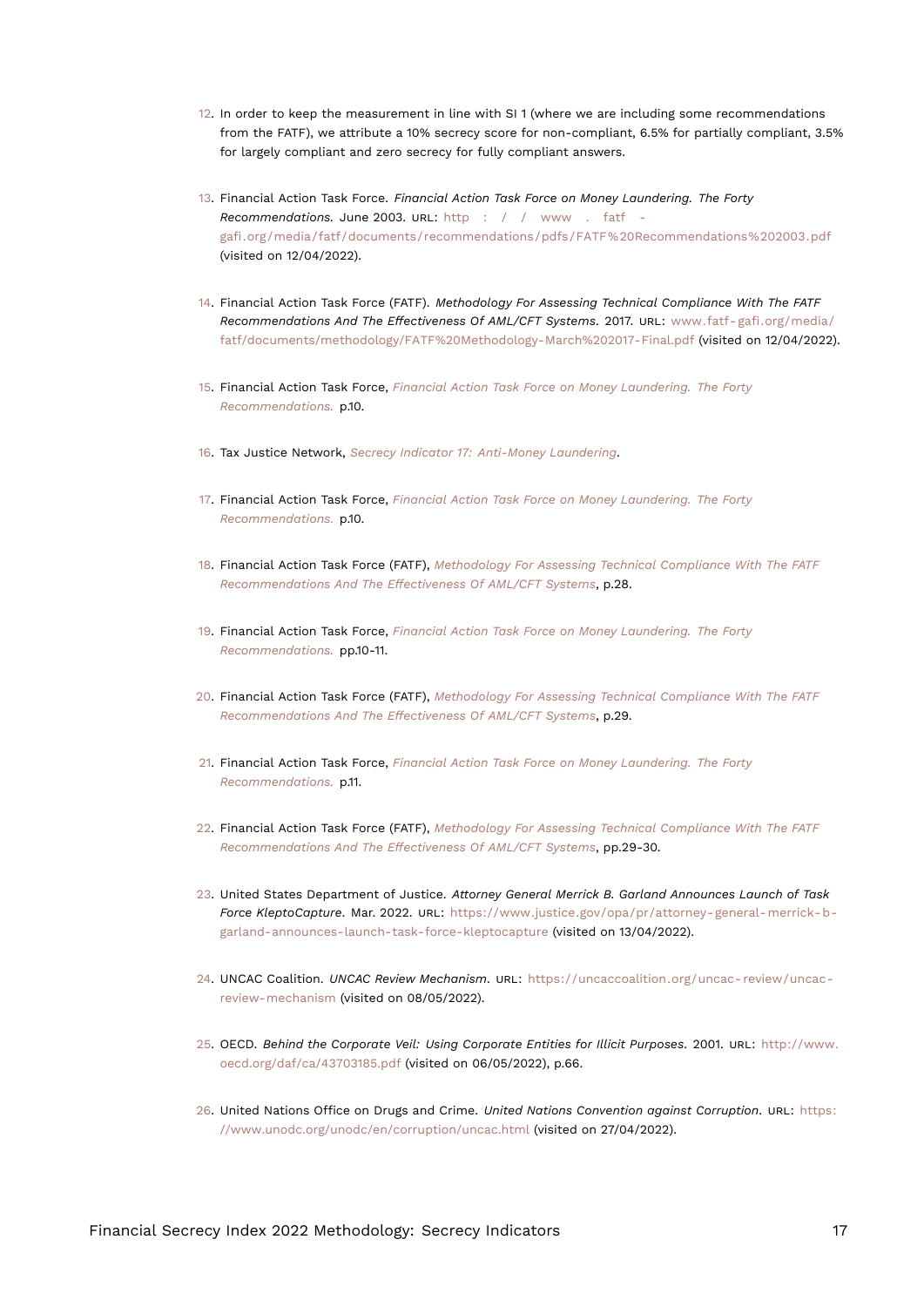- <span id="page-17-4"></span><span id="page-17-0"></span>[27.](#page-15-13) *About the UNCAC*. URL: [https : / / uncaccoalition . org / the - uncac / about - the - uncac/](https://uncaccoalition.org/the-uncac/about-the-uncac/) (visited on 27/04/2022).
- <span id="page-17-1"></span>[28.](#page-15-14) Financial Action Task Force (FATF), *[Methodology For Assessing Technical Compliance With The FATF](#page-16-16) [Recommendations And The Effectiveness Of AML/CFT Systems](#page-16-16)*.
- <span id="page-17-2"></span>[29.](#page-15-15) Financial Action Task Force, *[Financial Action Task Force on Money Laundering. The Forty](#page-16-15) [Recommendations.](#page-16-15)*
- <span id="page-17-3"></span>[30.](#page-15-16) Financial Action Task Force (FATF). *Methodology for Assessing Compliance with the FATF 40 Recommendations and FATF 9 Special Recommendations*. Feb. 2004. URL: <https://www.fatf-gafi.org/media/fatf/documents/reports/methodology.pdf> (visited on 10/04/2022).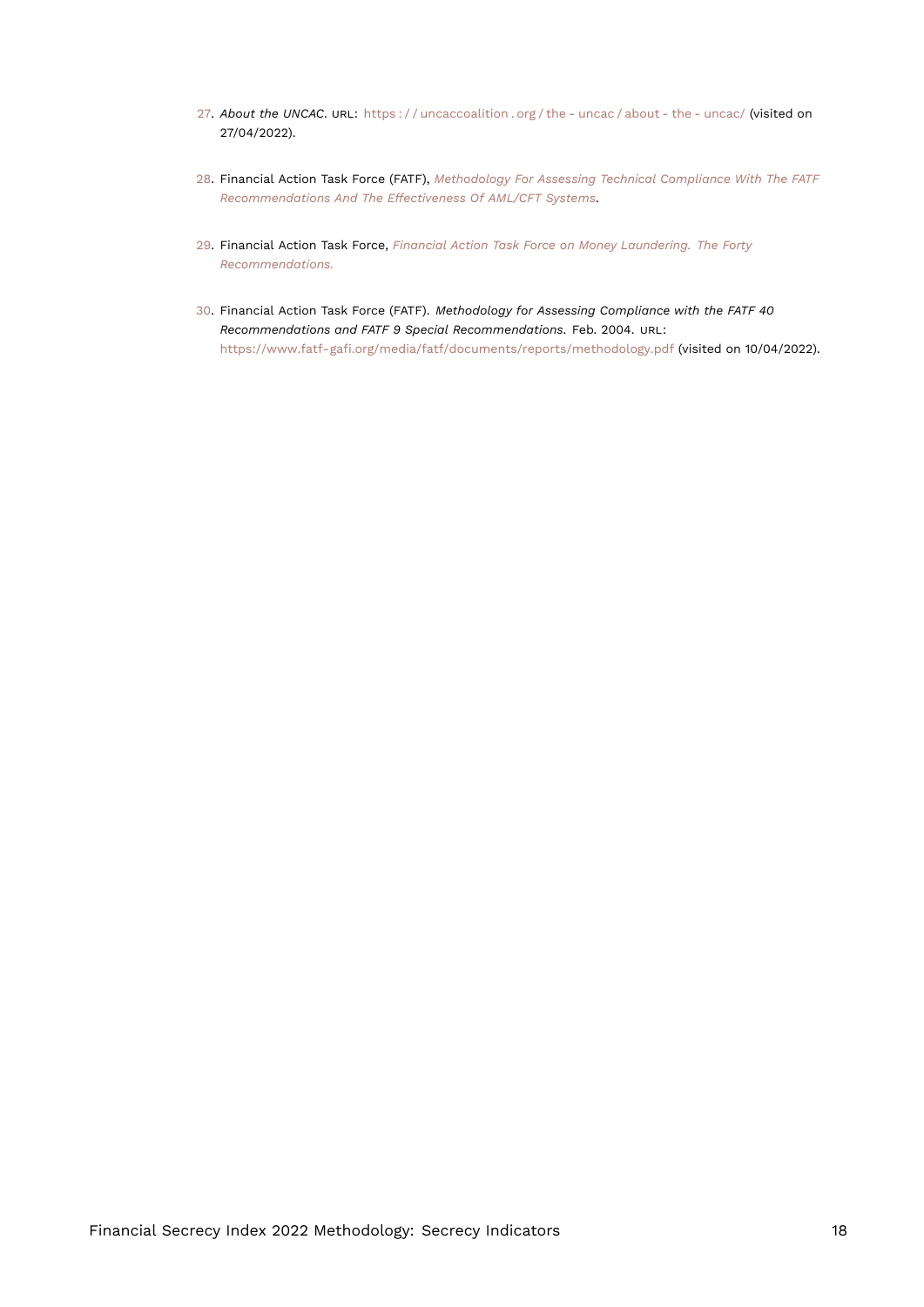## **Bibliography**

- *About the UNCAC*. URL: <https://uncaccoalition.org/the-uncac/about-the-uncac/> (visited on 27/04/2022) (cit. on p. [18\)](#page-17-4).
- Financial Action Task Force. *Financial Action Task Force on Money Laundering. The Forty Recommendations.* June 2003. URL: [http://www.fatf-gafi.org/media/fatf/](http://www.fatf-gafi.org/media/fatf/documents/recommendations/pdfs/FATF%20Recommendations%202003.pdf) [documents/recommendations/pdfs/FATF%20Recommendations%202003.pdf](http://www.fatf-gafi.org/media/fatf/documents/recommendations/pdfs/FATF%20Recommendations%202003.pdf) (visited on 12/04/2022) (cit. on pp. [17](#page-16-17), [18](#page-17-4)).
- Financial Action Task Force (FATF). *Methodology for Assessing Compliance with the FATF 40 Recommendations and FATF 9 Special Recommendations*. Feb. 2004. URL: <https://www.fatf-gafi.org/media/fatf/documents/reports/methodology.pdf> (visited on 10/04/2022) (cit. on p. [18\)](#page-17-4).
- *Methodology For Assessing Technical Compliance With The FATF Recommendations And The Effectiveness Of AML/CFT Systems*. 2017. URL: [www.fatf-gafi.org/media/fatf/documents/methodology/FATF%20Methodology-](www.fatf-gafi.org/media/fatf/documents/methodology/FATF%20Methodology-March%202017-Final.pdf)[March%202017-Final.pdf](www.fatf-gafi.org/media/fatf/documents/methodology/FATF%20Methodology-March%202017-Final.pdf) (visited on 12/04/2022) (cit. on pp. [17,](#page-16-17) [18\)](#page-17-4).
- Meinzer, Markus. *Analysis of the CoE/OECD Convention on Administrative Assistance in Tax Matters, as Amended in 2010*. Feb. 2012. URL: <http://www.taxjustice.net/cms/upload/CoE-OECD-Convention-TJN-Briefing.pdf> (visited on 03/05/2022) (cit. on p. [16](#page-15-17)).
- OECD. *Behind the Corporate Veil: Using Corporate Entities for Illicit Purposes*. 2001. URL: <http://www.oecd.org/daf/ca/43703185.pdf> (visited on 06/05/2022) (cit. on p. [17](#page-16-17)).
- *Jurisdictions Participating in the Convention on Mutual Administrative Assistance in Tax Matters*. Dec. 2021. URL: [http://www.oecd.org/tax/exchange-of-tax](http://www.oecd.org/tax/exchange-of-tax-information/Status_of_convention.pdf)[information/Status\\_of\\_convention.pdf](http://www.oecd.org/tax/exchange-of-tax-information/Status_of_convention.pdf) (visited on 06/05/2022) (cit. on p. [16\)](#page-15-17).
- OECD and Council of Europe. *Convention on Mutual Administrative Assistance in Tax Matters*. 1988, amended by Protocol in 2010. URL: [https://read.oecd-ilibrary.org/taxation/the-multilateral-convention-on-mutual](https://read.oecd-ilibrary.org/taxation/the-multilateral-convention-on-mutual-administrative-assistance-in-tax-matters_9789264115606-en#page1)[administrative-assistance-in-tax-matters\\_9789264115606-en#page1](https://read.oecd-ilibrary.org/taxation/the-multilateral-convention-on-mutual-administrative-assistance-in-tax-matters_9789264115606-en#page1) (visited on 06/05/2022) (cit. on p. [16\)](#page-15-17).
- Tax Justice Network. *Secrecy Indicator 17: Anti-Money Laundering*. Tax Justice Network, 2022. URL: <https://fsi.taxjustice.net/fsi2022/KFSI-17.pdf> (cit. on pp. [16,](#page-15-17) [17](#page-16-17)).